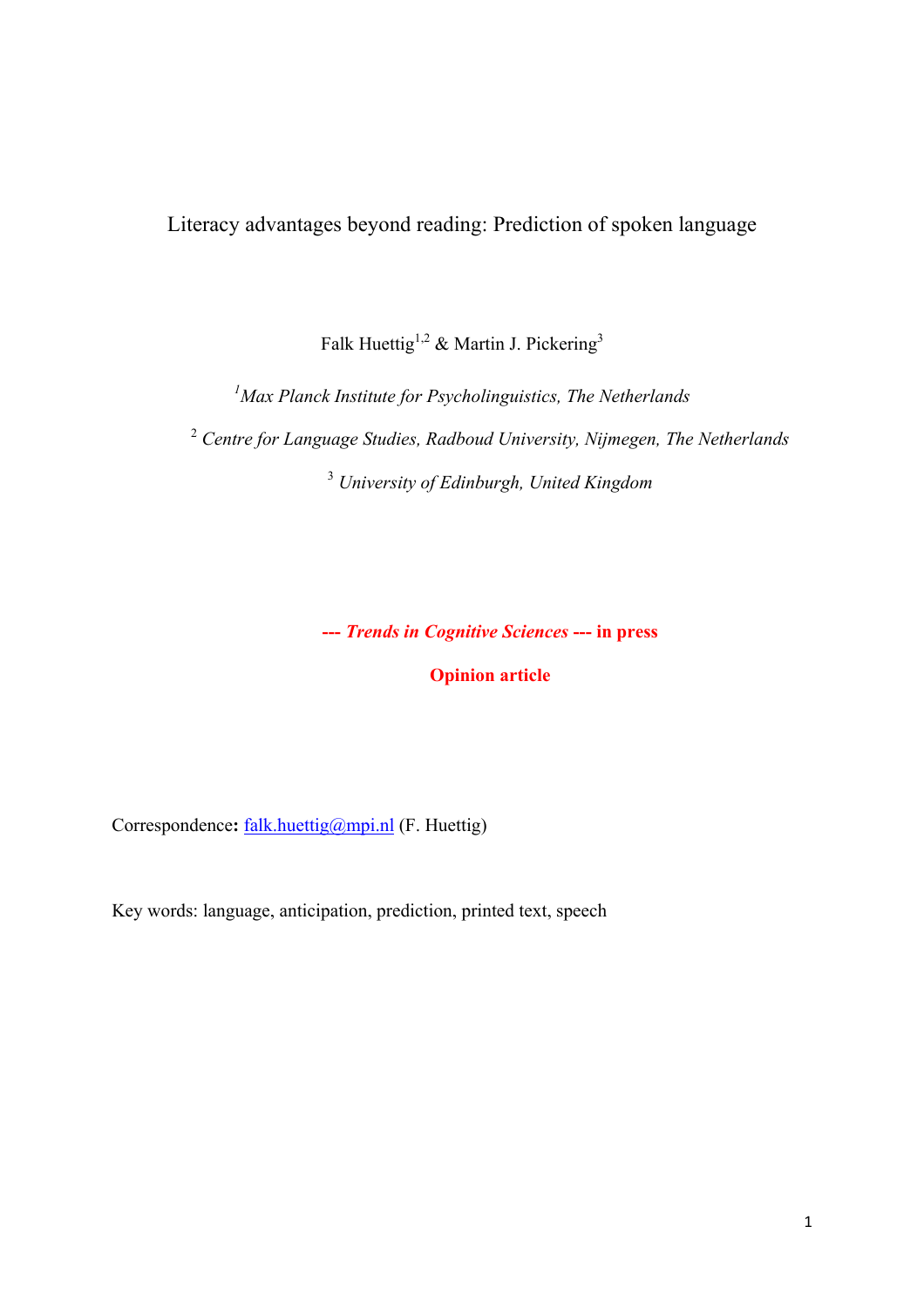## **Abstract**

Literacy has many obvious benefits—it exposes the reader to a wealth of new information and enhances syntactic knowledge. However, we argue that literacy has an additional, often overlooked, benefit: it enhances people's ability to predict spoken language thereby aiding comprehension. Readers are under pressure to process information more quickly than listeners, and reading provides excellent conditions, in particular a stable environment, for training the predictive system. It also leads to increased awareness of words as linguistic units, and more fine-grained phonological and additional orthographic representations, which sharpen lexical representations and facilitate predicted representations to be retrieved. Thus, reading trains core processes and representations involved in language prediction that are common to both reading and listening.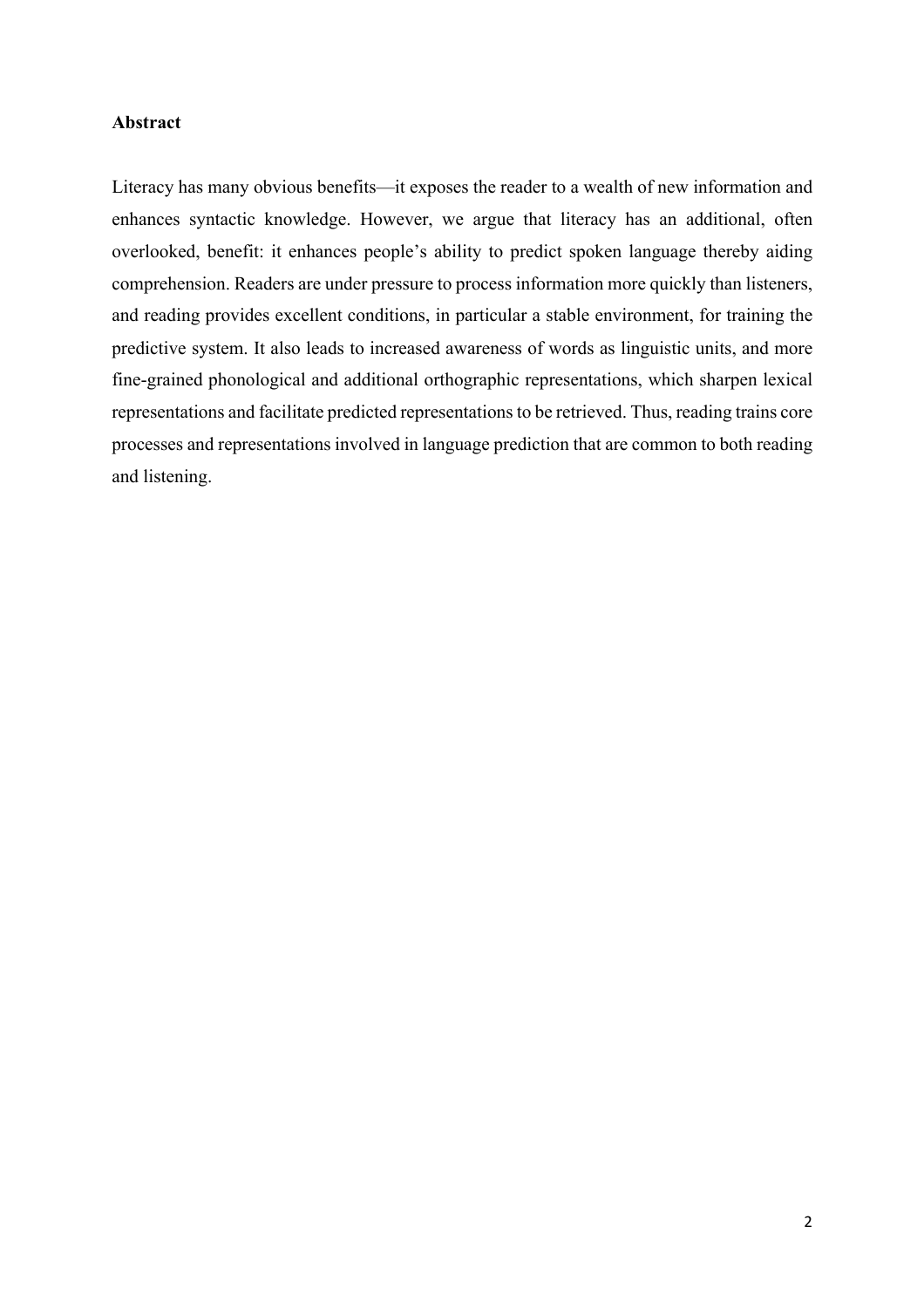#### **Literacy and Prediction**

Learning to read during childhood or adulthood transforms people's lives. It gives readers access to a wealth of new information, for instance through novels, factual articles, and public notices [1]. 'Book language' is also different from conversational speech because the more sophisticated language of written text involves more complex grammar than typical every day speech interactions [2]. For this reason, exposure to written language enhances syntactic knowledge. The frequency of shared reading with parents at 24 months, for instance, predicts children's comprehension of syntactically complex sentences at 30 months [3). **Literacy** (see Glossary) improves memory [4], visual search [5] and mirror image discrimination abilities [6], and changes cortical [7, 8] and subcortical [9] brain networks. But we argue here that literacy has an important additional benefit: It causes people to predict spoken language and thereby aids understanding. People predict extensively during both spoken (e.g., [10, 11]) and written (e.g. [12, 13]) language comprehension, and such **prediction** facilitates comprehension (e.g. [14, 15). We do not suggest that people always predict (but see [16, 17]) but they may predict aspects of language such as meaning or grammar (e.g., a noun referring to something edible) even if the word itself is unpredictable. They pre-activate predictable upcoming information and use it to reduce processing load if the upcoming information is subsequently encountered. In other words, they can focus on checking for matches between it and the input.

In this paper, we argue that literacy enhances prediction and that this ability to predict transfers to the comprehension of spoken language. Literacy enhances background knowledge and thus in part reflects *secondary* influences of reading acquisition. We define secondary influences as indirect consequences of book language – that is, those influences on prediction that can also be acquired by exposure to audio books (e.g., learning the more elaborate language and complex grammar, and extensive vocabulary of written text). But literacy also has *primary* influences on prediction because people develop predictive skills through reading and these skills transfer from reading to language processing as a whole. We define primary influences of reading as those that are directly linked to the physical act of reading (e.g., the timing and regularity of saccadic eye movements during reading, exposure to printed word forms, and a word bias created by encountering word separation in written language). The assessment of benefits of literacy beyond reading is an important and timely issue. It has been suggested that rather than teaching illiterates in developing countries how to read (or **functional illiterates** across the world how to read better and more), artificial intelligence voice recognition and voice assistants provide an answer to dealing with low literacy [18]. The arguments outlined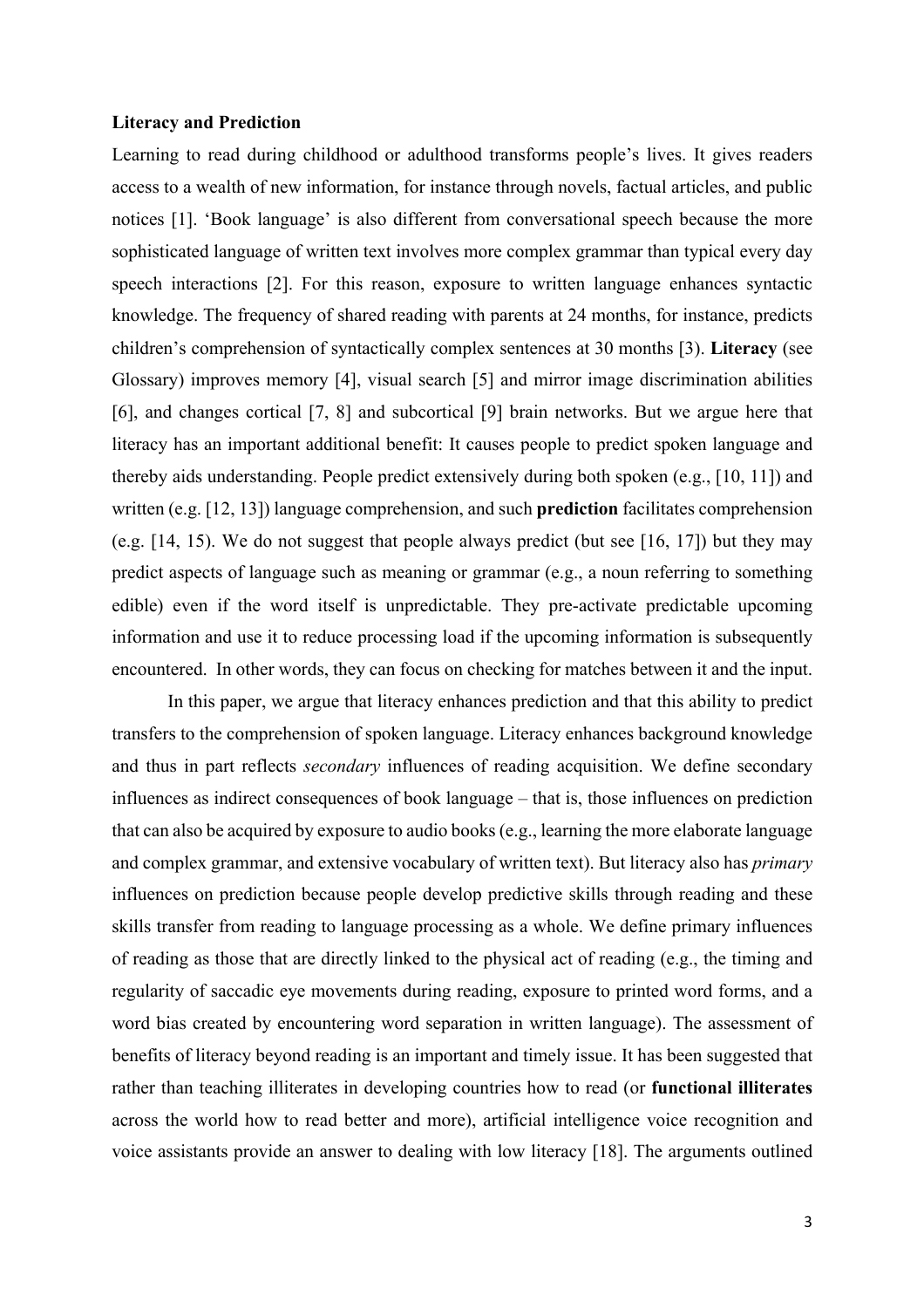below suggest that such a strategy might be counterproductive and have some unintended farreaching consequences.

## **Literacy Influences Prediction in Spoken Language Processing**

Several studies have shown effects of literacy on prediction in spoken language processing. Eye-tracking studies have shown that adults who are proficient readers predict objects in their surroundings whose names are predictable following a sentence context but low literate adults do not [19]. Similarly, children who are good readers were better at predicting the reference of concurrent speech in their visual environment than less proficient readers and word reading scores were a robust predictor of anticipatory looks [20]. These studies involved different types of participant populations (low and high proficient adult readers, low and high proficient developing readers), different types of spoken language materials (adjective-particle-noun constructions, thematic arguments consistent with a verb's selectional restrictions) and used different languages (Hindi, German), thereby providing converging evidence for effects of literacy on speech prediction. Even college students in the US with higher literacy (as assessed in author recognition, vocabulary knowledge, word reading, reading habits, and weekly reading times) predict more upcoming spoken language than US college students with lower literacy [21]. Moreover, a recent electrophysiological study has shown that higher reading proficiency in adults is associated with a reduced negativity over anterior channels as early as 170-300ms after target onset when listening to a strongly predictable spoken target word compared to adults with lower reading proficiency [22]. It is important to stress here that this does not mean that without reading experience listeners make no predictions. Indeed, two-year-olds make some predictions about up-coming spoken language [11, 23] (though 4-5 year olds do not seem to predict the form of upcoming words [24]). But literate adults become better and often extremely skilled predictors.

#### **Why does Prediction in Reading Enhance Prediction in Spoken Language?**

It is important at this juncture to note that there has been some controversy about the robustness of transfer effects in the cognitive sciences, but it mainly relates to replicability of so-called **far transfer effects** across domains [25], for example whether working memory training improves other distinct mental abilities such as fluid intelligence and attention [26, 27]. But there is little doubt about **near transfer effects** – that is, that training can affect subsequent performance in related abilities that did not receive additional training [28]. For example,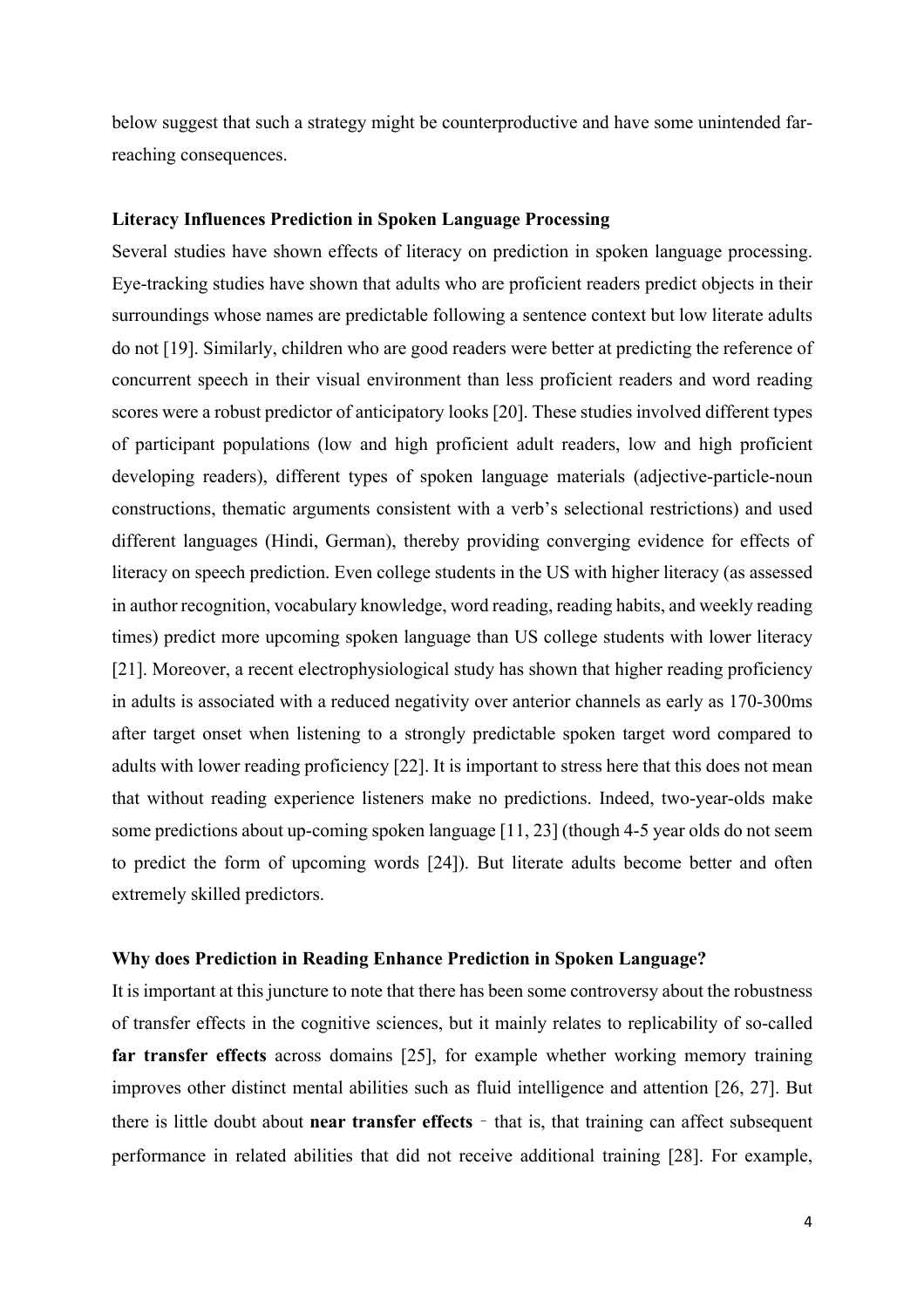working memory training improves reading because successful reading comprehension relies on working memory processes such as connecting different parts of a text and maintaining content-relevant information for construction of a situation model [29, 30, 31].

We suggest that there are two explanations for near transfer from literacy to spokenlanguage prediction. First, exposure or training within a particular domain affects core *processes* of the system that are shared. Some of the processes that are shared during reading and listening result in the forming of predictive dependencies, for example **associations** [32] or **error-based learning** of dependencies among representations [33, 34]. Second, reading experience transfers to speech because it exerts its effect on at least some identical *representations*. It is widely accepted that written and spoken language processing involve many shared representations (e.g. lexical; [35, 36]; syntactic; 37]) and those that are not shared (e.g., orthographic and phonetic/phonological representations) can directly impact each other (e.g., speech processing is affected by orthography [38]). We suggest that both secondary and primary influences of reading acquisition on prediction affect the core processes and representations.

#### **Secondary Influences of Reading that Affect Predictive Comprehension**

#### *Vocabulary Knowledge*

Preliterate children and illiterate adults learn words mostly from oral social interactions [39]. Eventually oral contexts however cease to help vocabulary development because everyday conversations rarely contain words beyond the most frequent ones [40]. Reading experience greatly improves vocabulary knowledge because the language of written texts exposes language users to new words. In addition, experimental evidence shows that more frequent encounters with words increase the depth of word understanding [41, 42]. Less skilled readers are less able to use context to derive the meaning of words [43]. There are dramatic differences in the number of words read per year with the most avid child readers (98th percentile rank) encountering over 4 million words a year and children who rarely read (10th percentile rank) encountering only about 50,000 words [44]. Importantly, there is evidence that reading habits contribute to vocabulary growth over and above general cognitive ability [45]. Thus, reading has specific and direct effects on vocabulary growth.

Secondary influences of reading such as increased vocabulary knowledge affect both processes and representations shared with spoken language. Greater and deeper vocabulary knowledge acquired from written sources, for instance, leads to more sophisticated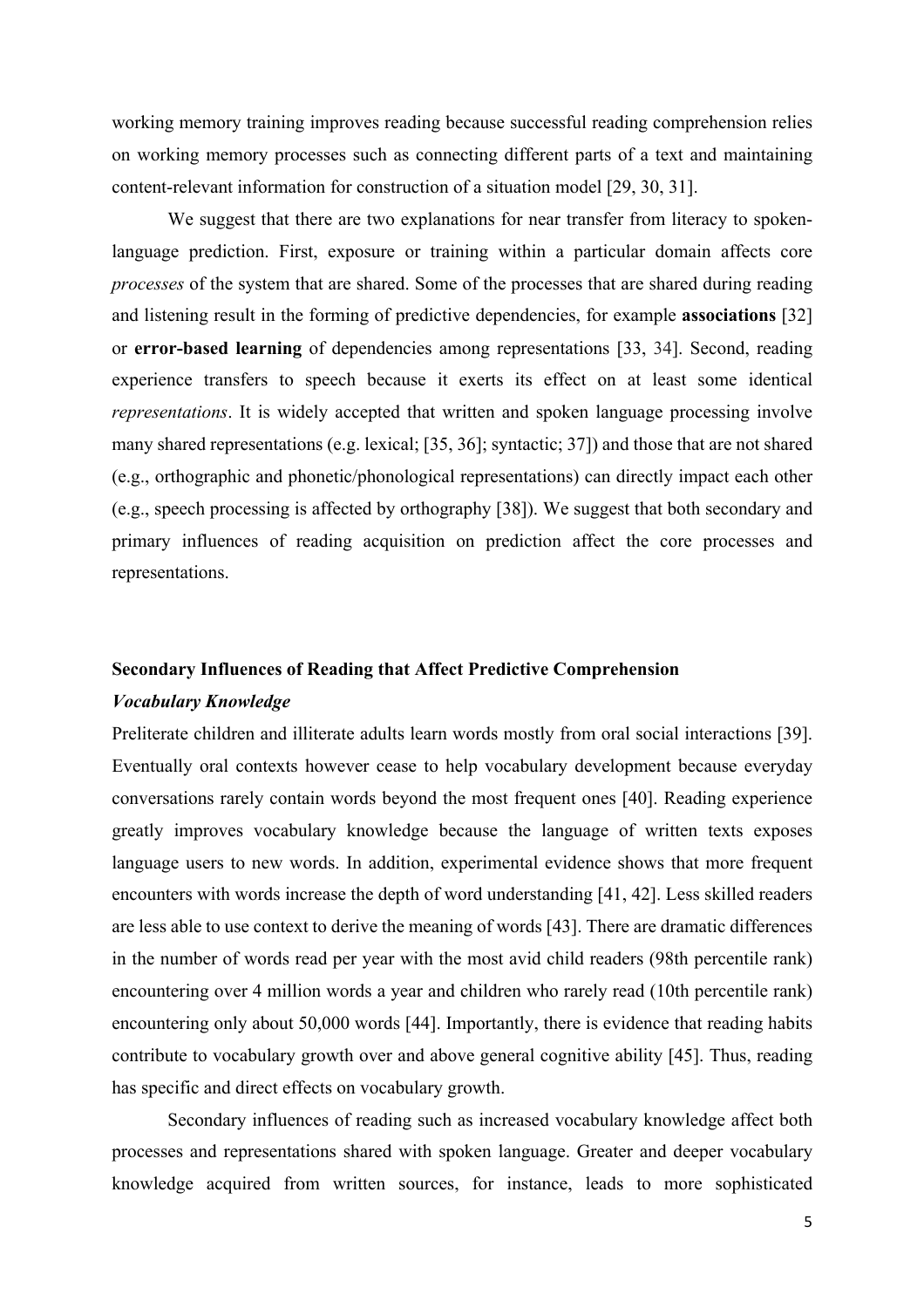interconnected networks of words (e.g. stronger associations among representations [46, 47]). Increased depth of word understanding, moreover, results in greater lexical precision, which facilitates activation of target lexical representations and minimizes the activation of competing alternatives [48, 49]. Such developments also benefit spoken language because most predictive (e.g., associative) dependencies and linguistic (e.g. semantic) representations are shared between written and spoken language [35, 36].

Importantly, studies with children [50, 11, 51] and adults [50, 52, 53] suggest that increased vocabulary knowledge enables increased prediction of spoken language. Crucially, studies have found that vocabulary knowledge robustly accounted for unique variance of prediction of spoken language beyond production fluency and non-verbal IQ (Raven's progressive matrices) [52,53].

## *Verbal Working Memory*

Reading letters, newspapers, magazines, or novels requires the integration of information over several sentences, paragraphs, or often even pages and it requires keeping track of multiple entities and so enhances memory. Furthermore, the intensive practice of recoding skills during reading acquisition supports the development of short term memory functions, including subvocal rehearsal and, as a consequence, working memory for serial order information [4, 54]. Working memory according to influential models [e.g., 55; 56] is the ability to activate longterm memory representations and keep them active for online processing. An important feature of these models is that working memory capacity is mediated by an individual's expertise or experience and does not just reflect processing resources available for any task at hand but is specifically operationalised as memory for verbal material. Both reading and listening require verbal working memory, which is shared for written and spoken language [4]. Spoken language prediction relies on this common verbal working memory [57].

Verbal working memory capacity in children increases as a function of reading rate. A study with 8-, 10-, and 12-year-old children, for example, concluded that the developmental increase in working memory span is attributable fully to the increase in mean reading rate [58]. Deficits in verbal working memory in individuals with reading disorders are well-documented [59, 60, 61]. The notion that reduced and suboptimal reading experience at least partly explains the impairment in verbal working memory of individuals with reading disorders [62] is supported by many studies that have observed reduced verbal (but not spatial) working memory abilities in illiterate and low literate people (e.g., [ 63, 54]). Importantly, regression analyses show that verbal working memory contributes significantly more than non-verbal intelligence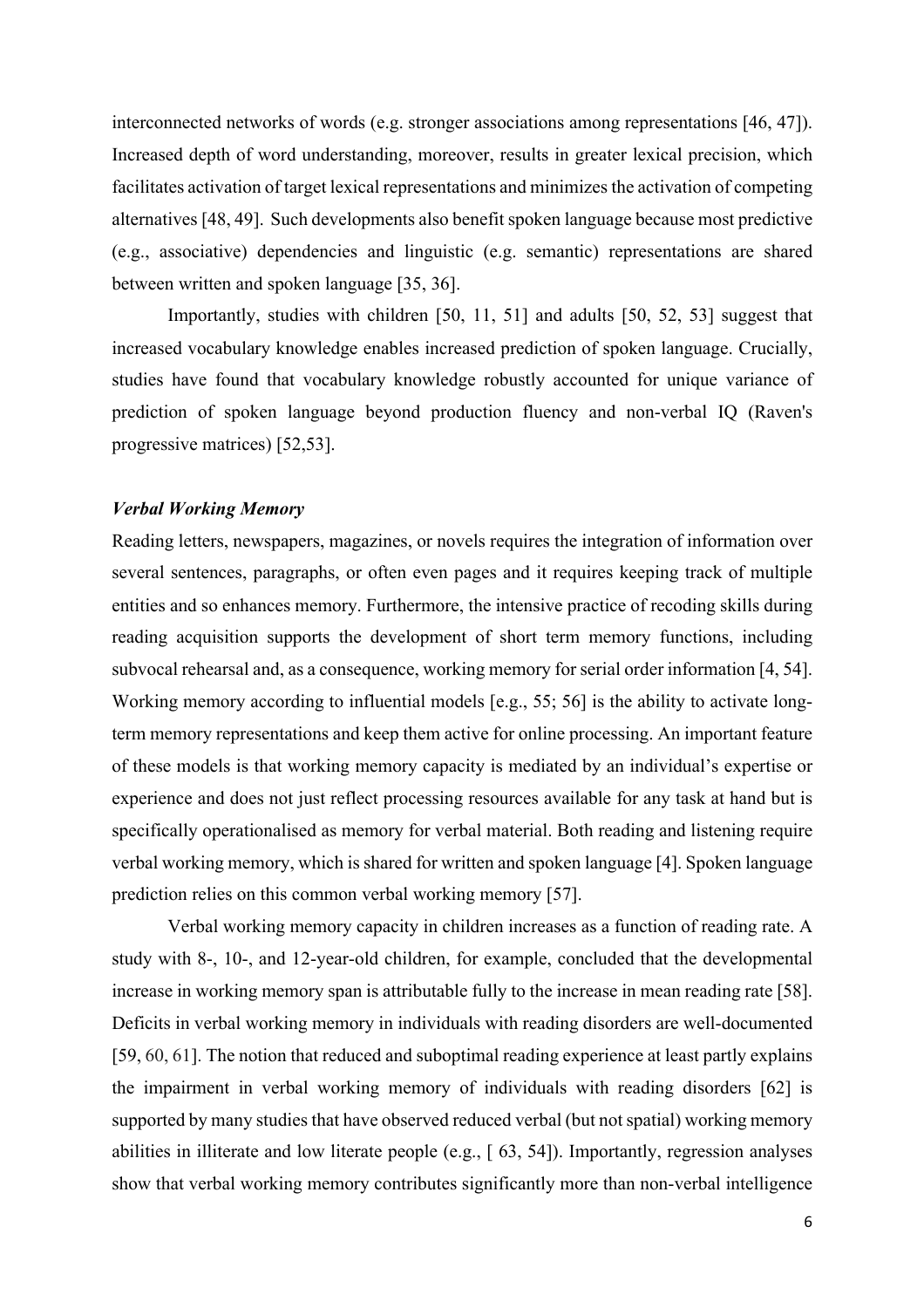(as measured by performance in Raven's progressive matrices) to unique variance in speech prediction [57].

To conclude, substantial evidence links secondary influences of reading acquisition such as vocabulary knowledge and verbal working memory to enhanced spoken language prediction. The studies that also measured a general "g-factor" show that general intelligence does not account for the influence of vocabulary knowledge and verbal working memory on spoken language prediction. [52, 57, 53]. We now turn to the primary influences of reading on spoken language prediction.

#### **Primary Influences of Reading that Affect Predictive Comprehension**

A main reason for the differences in the tendency to predict between reading and listening relates to the speed of language processing. This is because of the different information processing bottlenecks in the two modalities. The bottleneck for processing spoken language is the speed of language production. Normal speech rates are 80 to 180 words per minute. But people can understand speech that is compressed to around twice this rate [64] so comprehension of normal speech, under good listening conditions at least, is well within comprehenders' abilities and bottom-up processing of the input typically suffices.

Reading, in contrast, is "self paced". Thus, when learning to read there is an incentive to learn to predict. Indeed, skilled readers tend to read texts much faster than they process spoken language – they read English prose at approximately 250 to 300 words per minute [65]. They (typically) have the goal of reading as fast as possible, primarily so that they can understand or act on what they encounter efficiently but also perhaps because they have a general tendency to maximize the rate of information processing. In fact, reading is pretty much as fast as it can be (given limits on **saccadic eye-movements** and speed of lexical access), and any attempt to read faster ("speed reading") impairs comprehension [66]. Readers do whatever they can to maximize and maintain this speed and therefore make use of predictive mechanisms (both in relation to upcoming words, i.e. general language predictions, and in relation to the specific written form, i.e. its shape and location), whenever they can if they give them even a small advantage.

Experimental evidence for the importance of prediction in reading comes, for instance, from **electrophysiological studies** that show that a strongly constraining context is needed to facilitate word processing in lower proficiency readers [67]. Moreover, the frontal positivity linked to predictive processing emerges only when reading rates are relatively fast [68].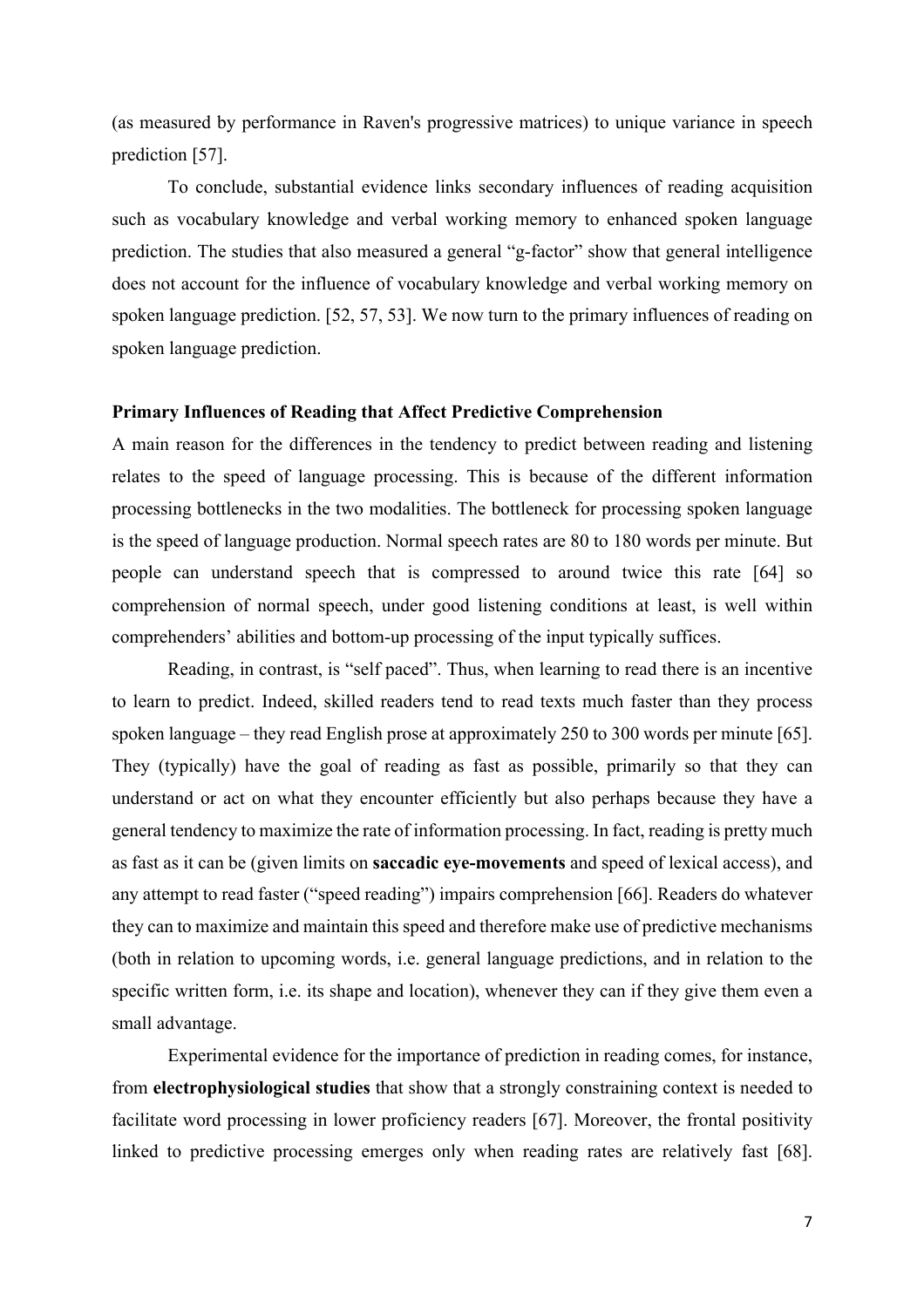Individuals who predict less in reading incur substantial processing costs for revising predictions [67].

#### **Properties of the Reading Environment that Affect Predictive Comprehension: Processes**

As a consequence of spending much of their lives comprehending regularly structured stimuli as fast as they can, literate people hone their ability to predict language. Prediction in reading is the result of learned relationships – between a word or broader context and a likely upcoming word, or between visual forms (i.e., orthography or word shape). So if I have repeatedly encountered *book* after *read the*, and I then encounter *read the*, I can then predict *book* – the lexical item "book", the sequence of letters, and the actual form on the page (e.g., its font and point size). Similar relationships hold of course for spoken language but reading is special in that it supports the forming of predictive relations in several ways.

#### *The timing and regularity of eye-movements during reading*

Eye movements during reading involve a highly regular pattern of **fixations** and **saccades**, with readers learning to optimize their eye movements based on very few parameters (essentially, fixation duration and location [69]). Their ability to process information (how much is taken in during a fixation) is a consequence of this behaviour, and the physiological limits of the eye. The timing of skilled readers' eye movements comes about as a result of satisfying the goals of reading as fast as possible while maintaining a good level of comprehension [70]. Through years of practice, skilled readers determine an optimal time to start programing a saccadic eye movement, so as to avoid remaining fixated on an already identified word for too long, while also not leaving a word prematurely. Simulations suggest that readers tune word identification and eye movement systems in such a way that saccades from one word to the next are initiated before the fixated word is completely identified but which takes account of how much longer the word will take to identify [71, 72], thus ensuring that fixation time is optimized. In other words, readers use a number of cues to predict how quickly a word will be identified and thus determine the optimal time to begin programming a saccade. We suggest that these dynamics of eye movement behaviour during reading, in particular the decision to initiate a saccade to the next word before the fixated word is fully identified, encourage readers to predict how long that word might take to identify (see Box 1). The developing reader of course gets regular feedback about the success or otherwise of such predictions (e.g., have I moved my eye too early or too late relative to word identification?) and can learn successful predictive behaviour (e.g., determining how early to begin programming a saccade). Readers thus learn the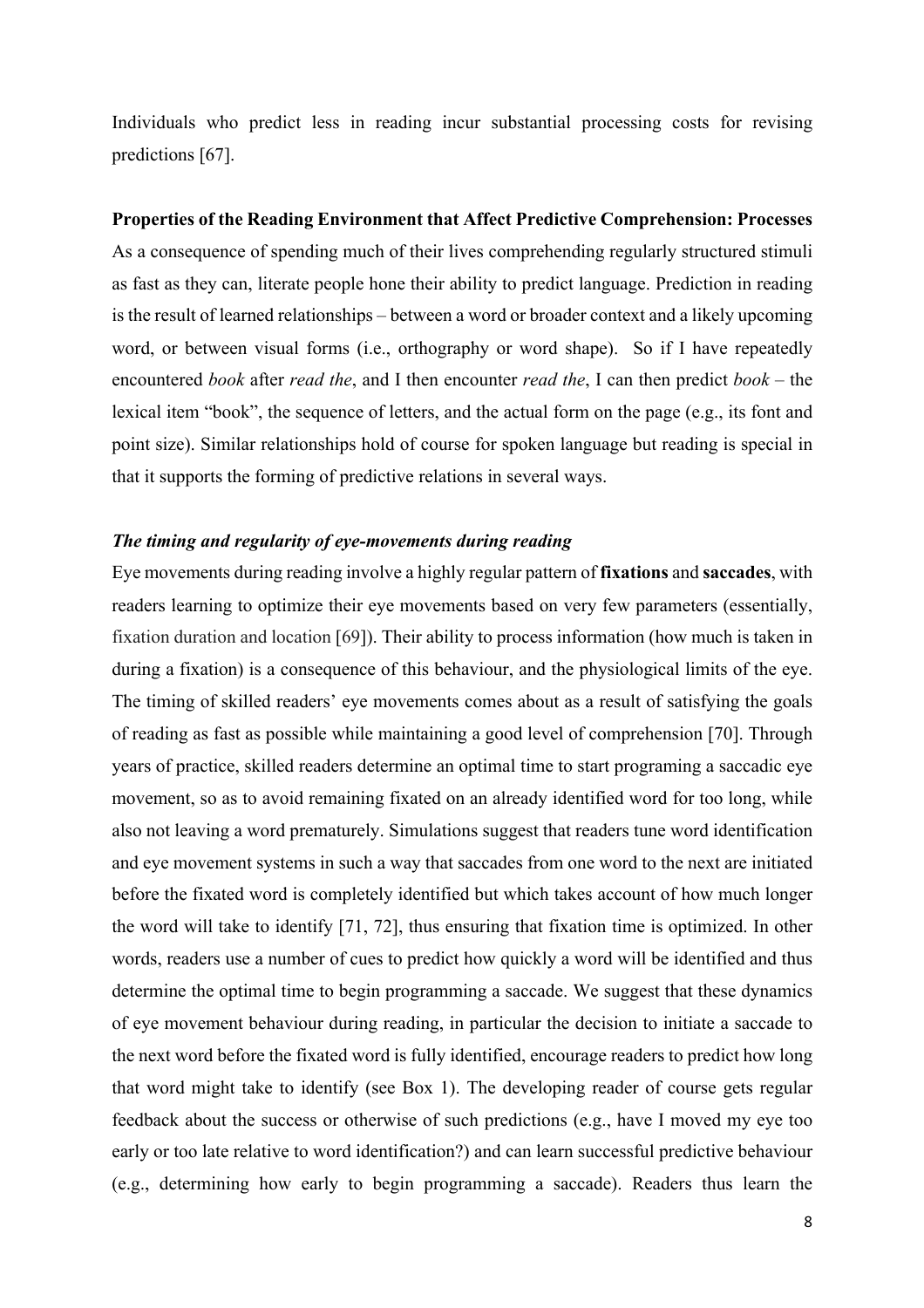predictive dependencies between written input and, crucially (because lexical [35, 36] and syntactic [37] representations between written and spoken language are shared), predictive dependencies are also increased for prediction of spoken language as a function of reading proficiency.

## *Extreme form-invariance of printed forms*

Not only is reading behaviour regular, but printed texts are regular too. Almost all tokens of an individual word within a text are practically identical (apart from capitalizing of the first letter of a sentence in written English). Intentional exceptions such as italics, cross-line hyphenations, changes in font size, and whole-word capitalization are rare, as are unintentional exceptions such as misspellings, typos, and smudges (or computer glitches) in most proof-read texts (though word-spacing is a partial exception.) Even differences between texts (related to font) are systematic and regular (Figure 1A). Hence written form is highly predictable. If readers can predict the upcoming word, then they can also predict the form of the word – exactly what shapes to expect on the next few centimetres of the page or screen. Moreover, the form of the prior context is also entirely regular (e.g., the form and location of *The boy is flying his is* regular, just as much as *kite*). Such regularity allows readers to set up consistent predictive models (particular written context form predicts particular written target form). There is good experimental evidence for such prediction of visual form (see Box 2).

#### *Parallel processing of multiple letters in written word recognition*

Written input allows for much more parallel processing than speech input. Parallel processing of multiple letters when reading means that readers get almost immediately a 'snapshot' of the **morpheme** (in long words), the whole word form, or even the whole form of **compound words** (Figure 1B). Thus there is a clear (one-step) mapping between a 'snapshot' form and its associated representation (e.g., meaning), and so the process of learning the predictive relationship takes place in a regular manner at a specific time. The temporal unfolding of spoken word recognition is very different from the temporal dynamics of reading. In spoken word recognition the uniqueness point – the point at which only one remaining spoken word is compatible with the input – has an important influence on spoken word recognition [73]. In contrast, there is no evidence for a uniqueness point in written word recognition. A consequence of this is that spoken language is more geared towards prediction within a word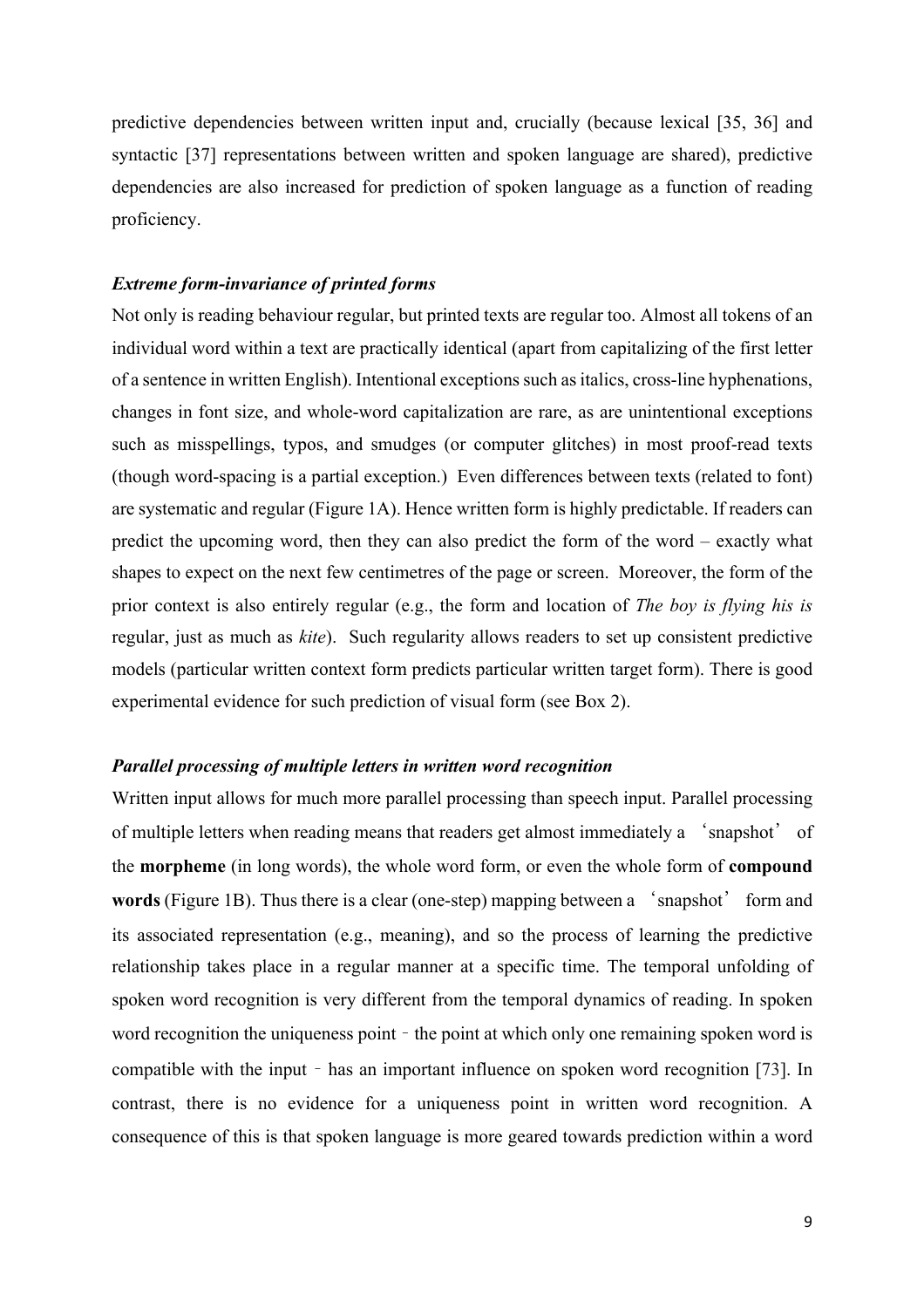(e.g., on the basis of a cohort; cf. [74]), while written language places more emphasis on prediction of relations between words (see Outstanding Questions).

There is strong experimental evidence for parallel processing of large units in written word recognition [75, 76]. Readers process two-character compounds in Chinese using a "whole-word" route [77] but even readers of alphabetic writing systems typically engage in morphemic or whole-word reading rather than sequential **grapheme**-**phoneme** conversion [75]. (This is the case for skilled readers and contrasts with the slow left-to-right graphemeto-phoneme conversion strategy of the beginning reader [78]). In conclusion, proficient readers typically process morphemes or even the whole word form at once and therefore learn to use these large units as the basis for prediction. Importantly, processes such as associative learning and/or error-based learning are shared between reading text and listening to speech and result in the forming of predictive dependencies between shared (lexical and syntactic) representations that also enhance spoken language prediction.

# **Properties of the Reading Environment that Affect Predictive Comprehension: Representations**

#### *Increased awareness of the compositional nature of speech units*

In order to be able to read, people must map graphemes onto the corresponding sound units of spoken language. Proficient reading thus requires the knowledge that speech can be decomposed into smaller segments (Figure 1C). Without awareness that words in alphabetic scripts can also be decomposed into graphemes, readers cannot efficiently perform this mapping. Early forms of phonological knowledge and segmental awareness such as syllable onset and rhyme awareness can develop without any explicit teaching before reading instruction [79] but (pre-literate) children and (illiterate) adults do not acquire more finegrained segmental awareness unless they learn to read [80]. Phonemic awareness is something children and adult illiterates have to learn in the early stages of reading acquisition and it develops from larger to smaller speech units [81, 82]. This 'reading-induced' increased awareness of the compositional nature of speech makes words more salient as a whole (i.e. it creates a word bias) also during the processing of spoken language [82]. We will discuss the relevance of this after the next (related) point concerning word separation in written language.

## *Word separation in written language*

A consequence of morphemic and whole word-form processing and word separation in written language (see Box 3) is that the input in written language creates a word-bias that is not the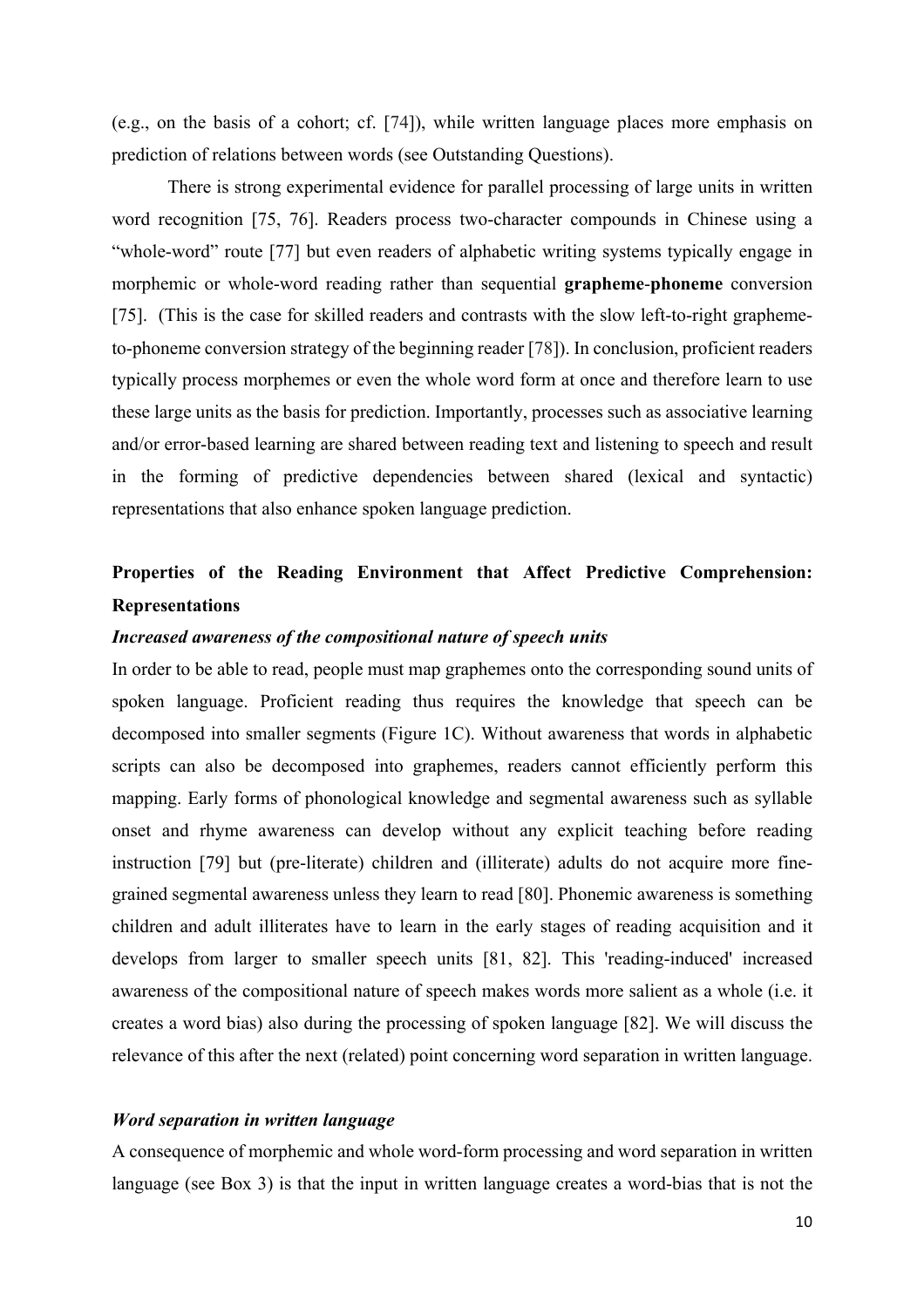same as for spoken language processing (Figure 1D) [83]. The concept of a 'word' is an invention of the literate mind and a notion that is extremely difficult to grasp for illiterate people [82]. Illiterates are unable to divide utterances into words [82]. They also tend to produce whole sentences when asked to produce one long word [84, 82]. Preliterate children and illiterates adults also repeat the whole sentence when asked to repeat only the last word of a spoken sentence [85]. Thus, it is well established that word separation in written language creates a stronger word bias than in continuous speech streams leading to more precise word representations. Enhanced lexical quality (i.e. sharpened representations) results in increased accuracy and fluency of word identification, retrieval of word meaning, the ability to learn new words, and integration of words within discourse representations ([49] for review) thus making prediction during language processing much more viable, both when reading and when listening.

## *More fine-grained (phonological) and additional (orthographic) representations*

Reading acquisition creates new neuronal connections between phonological and orthographic representations [86, 87]. There is also evidence for lexical restructuring of phonological representations as a function of learning to read [88-90]. Recent behavioural and neuroimaging studies suggest that reading can affect speech processing both via activation of (additional) orthographic knowledge and more fine-grained phonetic/phonological representations [8]. Illiterates also have been observed to be less precise in phoneme discriminations tasks than literates [82]. Representations that are more precise reduce ambiguity and permit prediction that is more precise. Relatedly, there is experimental evidence that reading acquisition directly leads to faster retrieval of phonological representations [91]. Faster retrieval of representations permits faster prediction.

## **Concluding Remarks**

Learning to read encourages people to learn to predict. 'Book language' has secondary effects on prediction in spoken language because it increases vocabulary knowledge and working memory capacity. Reading also has primary influences on speech prediction. It provides excellent conditions, in particular a stable environment, for training the predictive system. The regularity of eye-movement behaviour in conjunction with the extreme regularity and forminvariance of printed forms and the parallel processing of multiple letters in written text means that prediction can be precisely honed. Reading leads to increased awareness of the compositional nature of speech units, word separation in written language, and more fine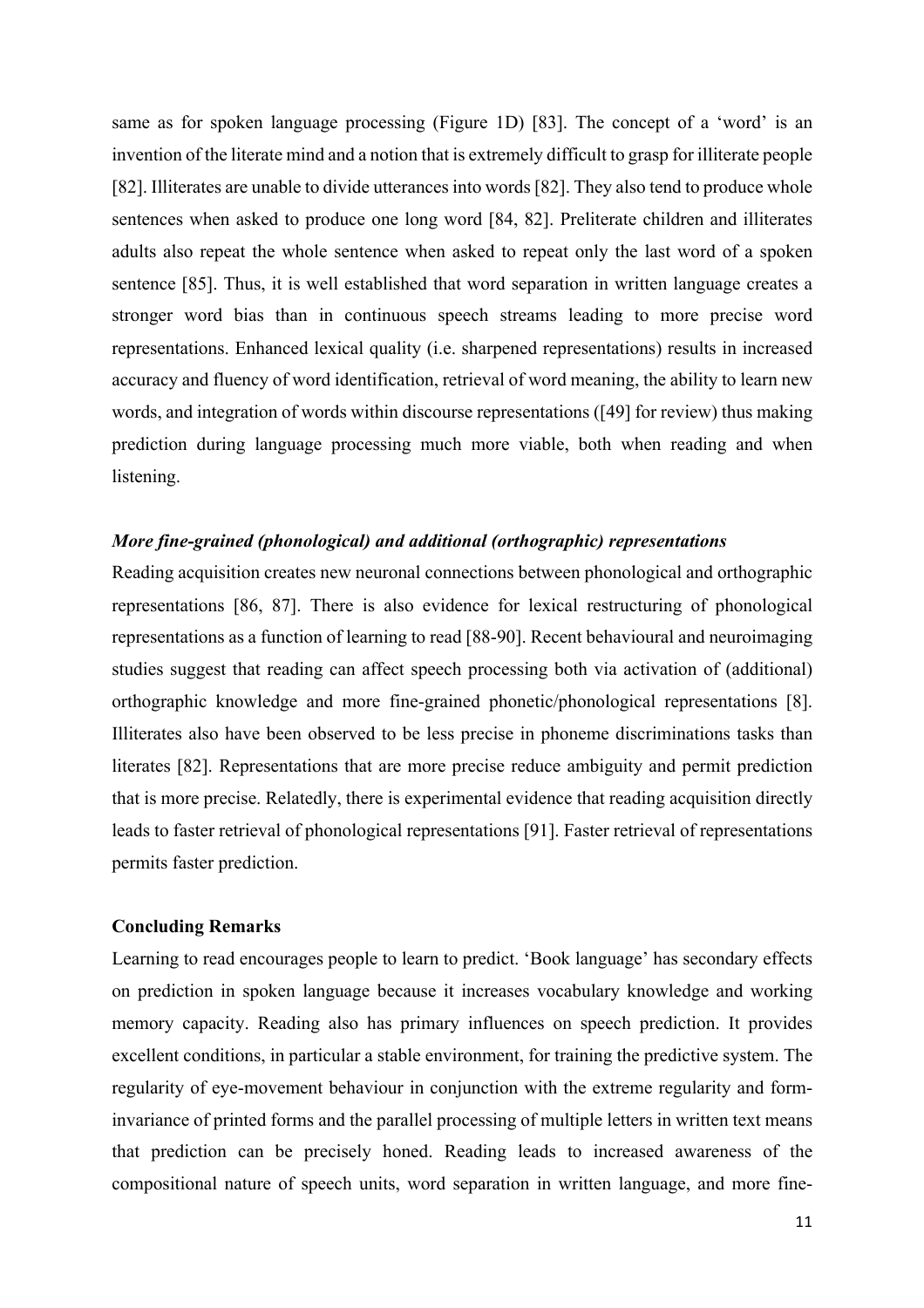grained phonological and additional orthographic representations, which sharpen lexical representations and facilitate predicted representations to be retrieved. Thus, reading trains core processes and representations involved in language prediction that are common to both reading and listening.

What kind of research and experimental evidence should be considered crucial to further test the account we have put forward here (see Outstanding Questions)? It is important that experimental studies more precisely quantify how much people actually read and that such studies assess rigorously the quality and type of people's reading experience (including home literacy environments and social media reading experience [92-94]). Correlational evidence from cross-sectional studies will remain useful but it is important to recognise their limitations with regard to confirming causal explanations. Computational modelling can play a role for testing mechanisms and representations explicitly. Results and hypotheses derived from crosssectional studies and computational modelling must be confirmed by longitudinal intervention studies. The gold standard, we suggest, is tightly controlled large-scale longitudinal studies with both developing and mature readers (see Box 4) that meticulously monitor reading experience throughout the study assessing its impact on spoken language prediction.

Literate children and adults predict more in spoken language comprehension than nonliterate and low literate children and adults. An important consequence is that individuals with suboptimal reading behaviour such as people with **dyslexia** and related reading impairments or healthy readers with low literacy due to infrequent reading practice are also less proficient oral language comprehenders [95, 19]. For individuals with dyslexia and related reading disorders, this means that relatively minor impairments that may cause dyslexia can result in greatly exacerbated effects if they result in long-term suboptimal reading experience. Suboptimal reading acquisition and reading practice then results in less sharp representations and hence the formation of fewer and less strong predictive relationships. As a consequence, impaired readers predict less when reading and listening. Healthy individuals with low literacy or illiterate people will suffer similar detriments as impaired readers as a consequence of reduced or (in the case of complete illiterates) absent reading experience. Interventions targeted at both healthy low literates and impaired readers thus must at least partly focus on increasing and optimizing the quantitative and qualitative reading experience. Our arguments provide one more reason why more efforts should be undertaken to teach the hundreds of millions of illiterates in developing countries and functional illiterates across the world how to read (or to read better) and why a focus on artificial intelligence voice recognition and voice assistants to overcome literacy-related problems has its dangers.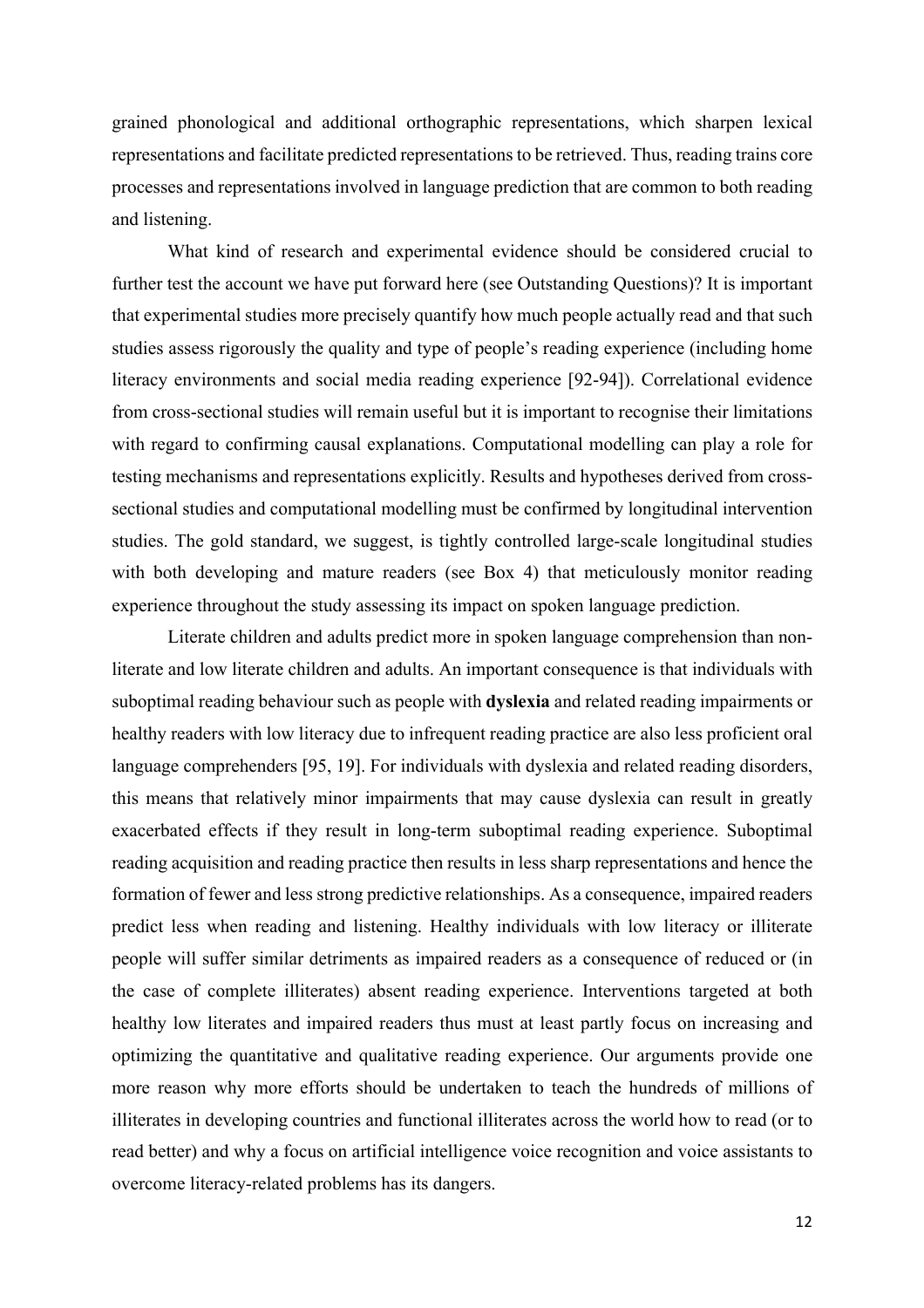# **Glossary**

**Associations:** a mental connection between two mental concepts, states, or events due to experience

**Compound words:** two (originally independent) words used together to yield a new meaning (e.g. daydream, however, nobody)

**Dyslexia:** a reading disorder in which affected individuals show impaired reading abilities despite normal levels of intelligence

**Electrophysiological studies:** experimental studies that monitor the electrical activity of the brain over a period of time

**Error-based learning:** an instance of learning by which the system that supports learning readjusts itself when encountering an error to improve performance at the next encounter

**Far transfer effects:** training in a particular domain that impacts (typically improves) abilities across domains (e.g., music training increasing general intelligence)

**Fixations:** maintaining of eye gaze on a single location

**Functional illiterates**: individuals who show inadequate reading abilities despite having received some reading instruction

**Grapheme:** smallest unit of a writing system of a language

Literacy: knowledge and competence in reading and writing (though it can be extended to other areas)

**Magnetoencephalography:** a neuroimaging technique of measuring brain activity by recording magnetic fields produced by electric currents in the brain

**Morpheme:** smallest grammatical unit in a language

**Near transfer effects:** training in a particular domain that impacts (typically improves) domain-specific abilities (e.g., working memory training improving performance in tasks that partly rely on working memory)

**Phoneme:** a unit of sound that distinguishes spoken words in a language (e.g. /p/ in pat vs. /b/ in bat)

**Prediction:** pre-activation of upcoming information

**Saccades:** rapid eye movements with large amplitude used to change the direction of gaze

**Saccadic eye movements:** eye movements that involve quick jumps in eye gaze (saccades) between two or more periods of relative stability (fixations)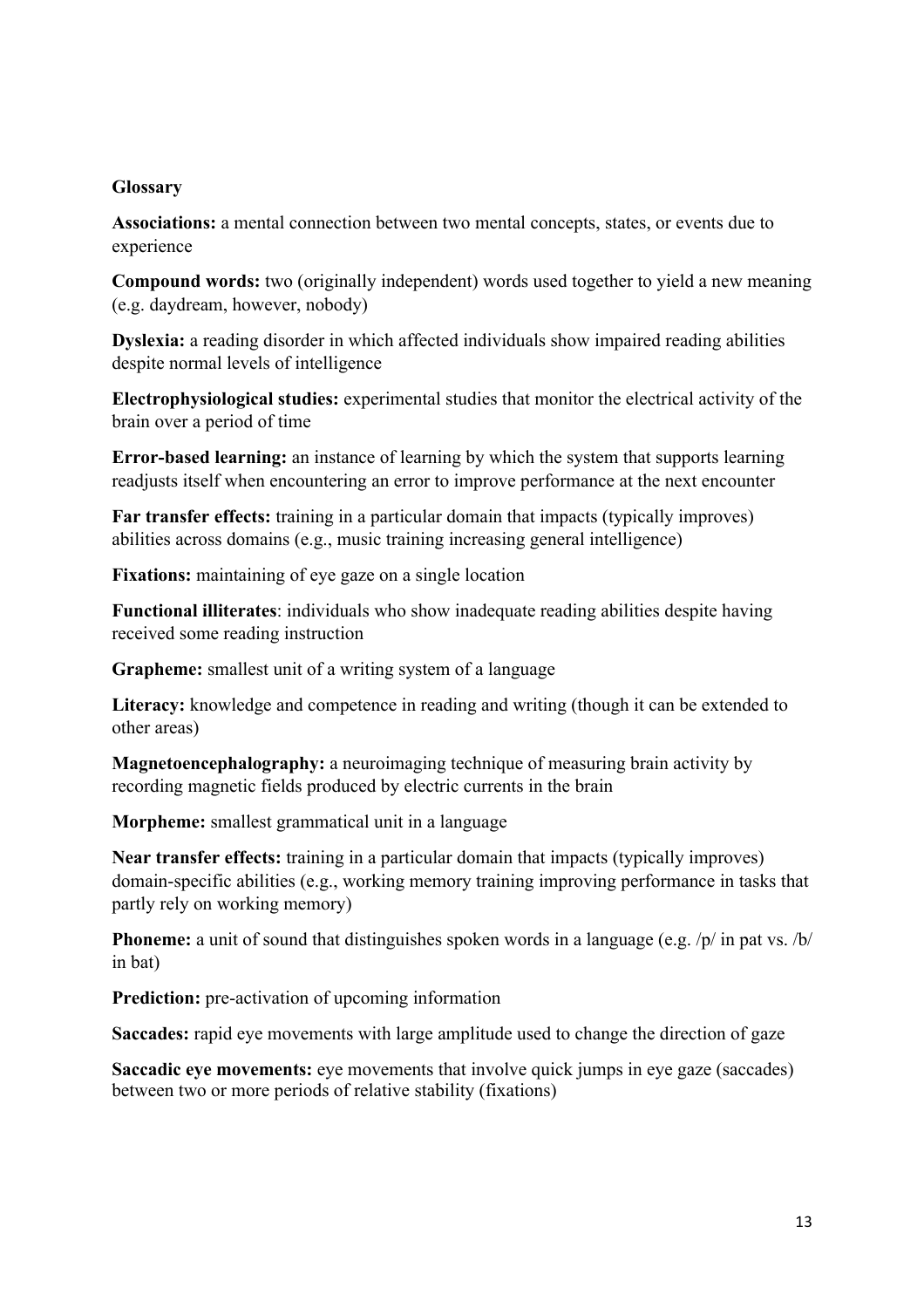#### **Box 1: The Timing of Saccadic Eye Movements During Reading**

Readers of English and related languages/scripts take between 175-200ms to program and execute a saccadic eye movement [96]. Readers on average fixate a word between 200-250ms before shifting eye gaze to the next word, with fixation durations being strongly influenced by a word's lexical characteristics. Beginning to program the saccade to the next word thus typically happens early during the processing of the currently fixated word. Word frequency affects the timing of the decision to initiate saccade programming [97; 98], implying that readers are in some way able to predict the difficulty of processing a word on the basis of relatively little 'bottom-up' information. Importantly, word frequency effects on saccade programming are unlikely explained by orthographic form familiarity effects independent of lexical access [99].

The regularity of saccadic eye movements means that a predictive strategy for when to begin programming a saccade can be learned and optimized – all that is necessary is to determine when the saccade should be programmed and where it should be directed. The question of when to program the saccade is captured by models such as E-Z Reader [69] which assume that the decision must take place early, specifically before word identification is complete (on completion of the so-called L1 phase). The precise process by which this occurs is unclear – Schotter [100] pointed out that such saccade planning is based on partial word recognition, and is supported by partial information extracted from context [101]. But importantly we can be confident that readers engage in some form of prediction in order to facilitate eye movements in reading.

Recent evidence also suggests a role for prediction in how readers target their saccades to a specific location within a word [102]. According to this work, readers predict how long a saccade from the word to the right of fixation to the word beyond this would need to be so as to land in the centre of the second word prior to either word being directly fixated. Upon fixation of the first word, this prediction is updated with information about the distance between the current fixation location and the centre of the following word. The early prediction of the saccade length may speed up how quickly readers are able to move between words.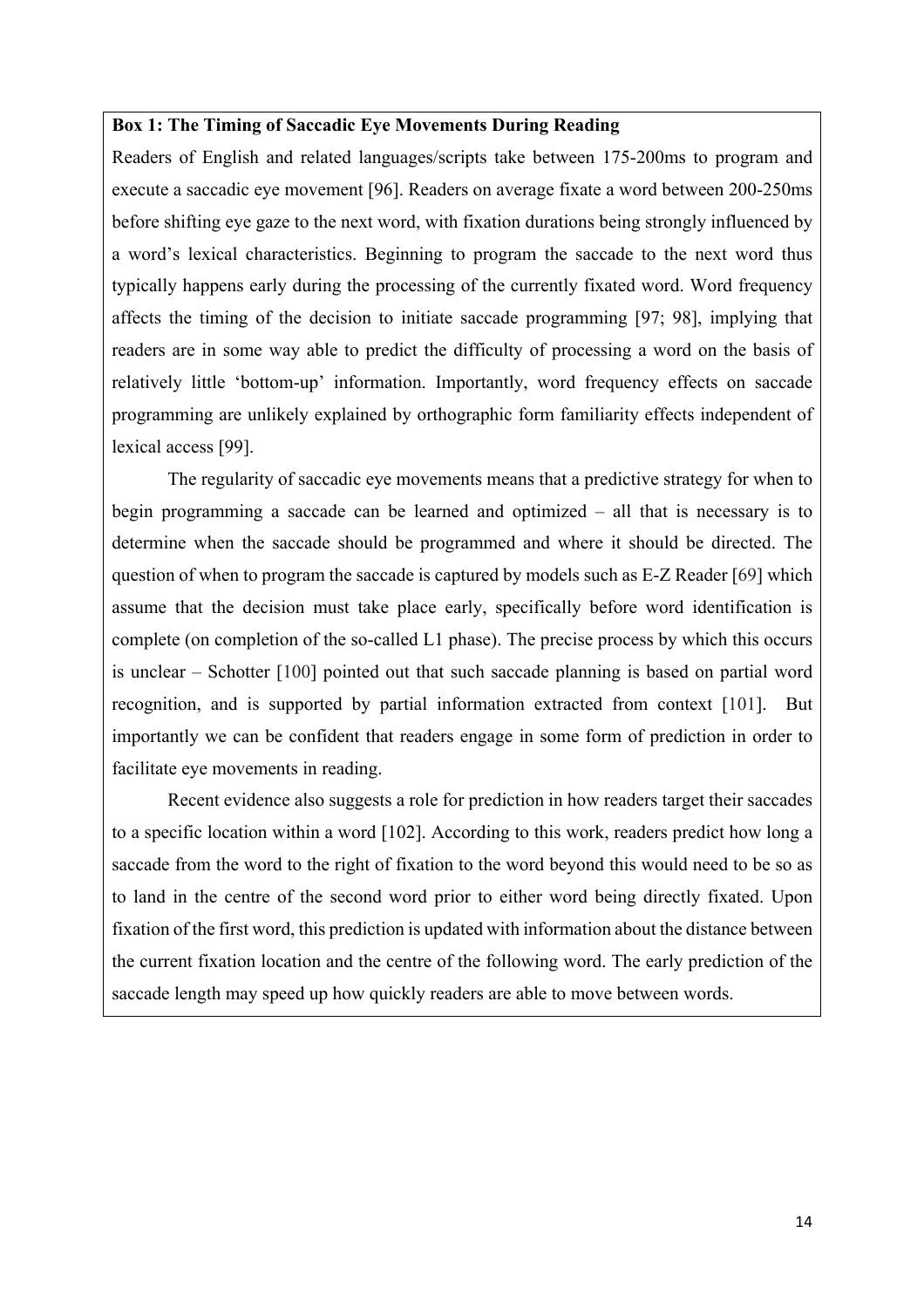# **Box 2: Visual Form is Predicted**

The reader predicts a specific word form (including its size and font, not merely an orthographic representation) based on the context; or uses such a form to predict a meaning. If the reader is incorrect, then the reader can use error-based learning to adjust subsequent predictions. If correct, the prediction is strengthened. Over time prediction during reading becomes very precise, as a consequence of its form-invariance, and because some representations between written and spoken language are shared, predictive dependencies are also increased for prediction of spoken language.

In a key study [103], participants with written context that biased towards predicting a syntactic category (noun or verb participle) and a target noun with visual form features that were typical (e.g., soda) or atypical (e.g., infant) of nouns. Enhanced activity in the visual cortex using **magnetoencephalography** (an M100) was observed for the difference between the typical noun in the verb-biasing context and the typical noun in the noun-biasing context but not for atypical nouns (thus the effect occurred only when there was a mismatch between the syntactic category and the visual form of the target word). An M100 effect is considered to be too early to be influenced by lexical access (syntactic category information in this case). This suggests that participants predicted the upcoming word's syntactic category and its visual form. The finding that the effect was localized to the visual cortex further implicates visual form prediction.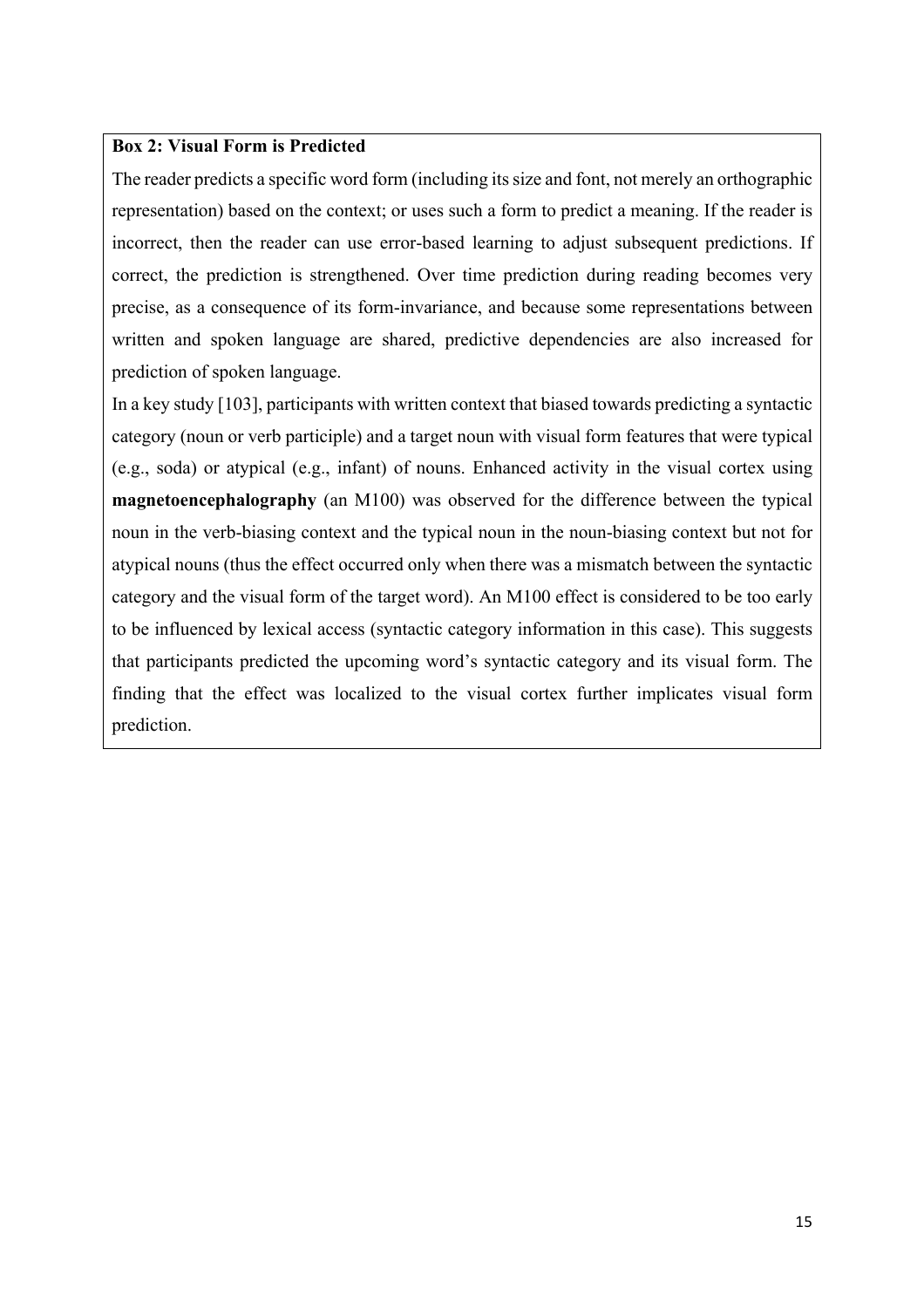## **Box 3: Word Separation in Written Language**

Words in most (though not all; e.g., Chinese and Thai) of the world's modern writing systems are separated by empty space. Though some ancient texts were separated by either space or interpuncts, most Greek and Roman texts were written continuously without any punctuation or intratextual space [104]. This made reading very challenging and led to a habit of oral reading and delegation of reading and writing to skilled slaves who served as professional readers. The modern habit of word separation in written language only became standard practice in Renaissance Italy and France and encouraged silent reading at a much faster pace [105]. In fact, modern readers consider text without space (or punctuation) extremely difficult. Unspaced text slows down reading and encourages oral reading and/or subvocal processing [106]. It also leads to a greatly reduced perceptual span of peripheral vision [107] and many more regressive eye movements [108] compared with spaced text. Most importantly, word separation creates a strong word bias when parsing text. Indeed, experimental evidence suggests that word spacing facilitates word recognition even in writing systems that do not standardly use them such as Thai [109] and Chinese [110].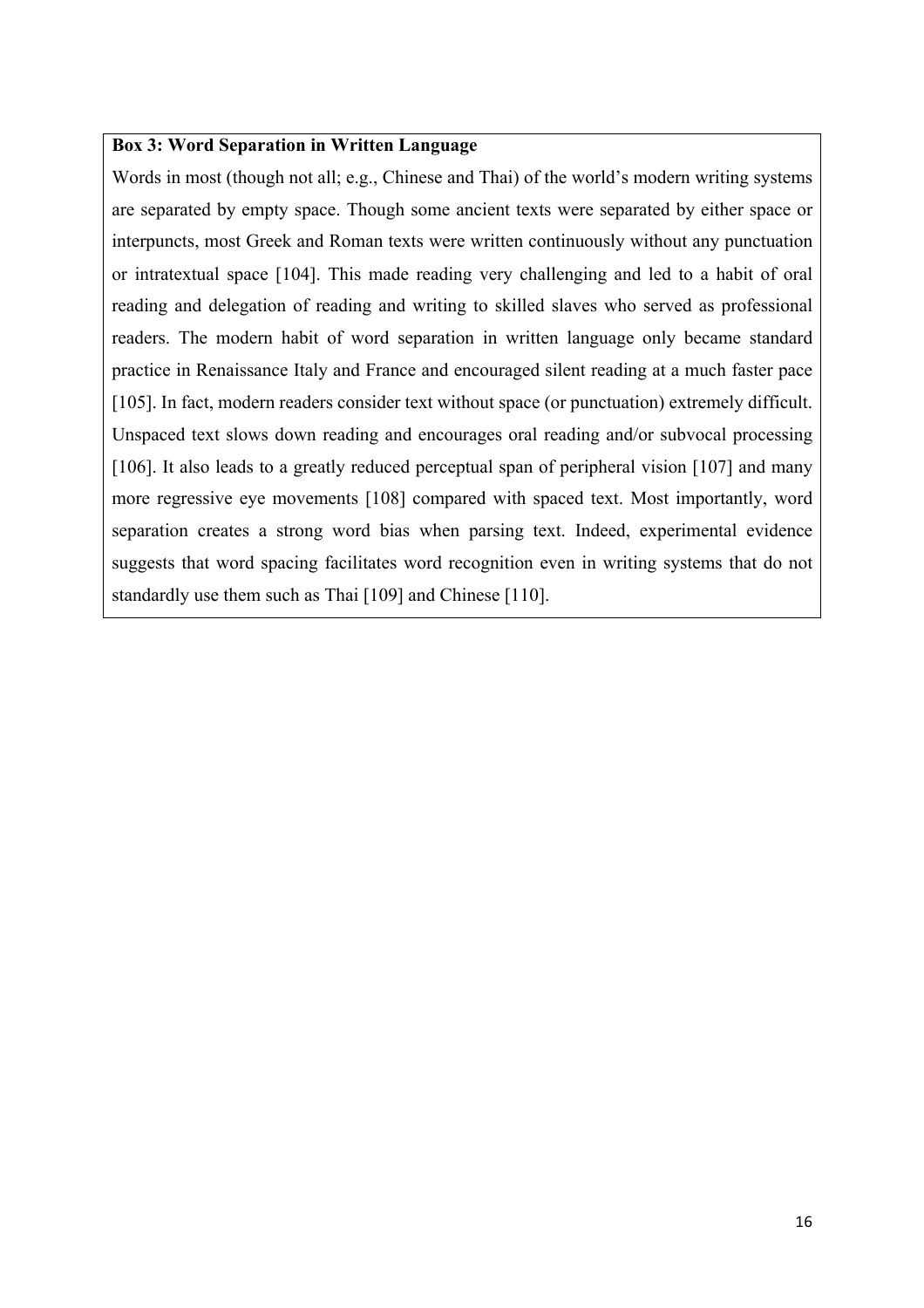## **Box 4: Prediction in Older Adults**

Older adults typically have decades of additional reading experience and often have larger vocabularies than younger adults [111]. Yet many studies suggest that older adults predict less than younger adults during reading ([112, 113]). There are also studies that suggest that older readers adopt a 'riskier' reading strategy than younger adult readers (older readers skip words more often [114; cf. 115; 116]), consistent with the notion that they rely more on predictions what the next word will be. One interpretation of such findings is that older adults predict more (or are more likely to act on a prediction) than younger adults to compensate for age-related cognitive decline (in line with evidence that older adults develop strategic differences in reading to overcome age-related differences in processing resources [117]). Indeed, a recent study investigating prediction in spoken language observed that age was positively related to predictive processing [57]. Interestingly, this effect only emerged in the regression analysis after accounting for age effects on working memory and processing speed (simple correlations suggested a negative relationship between older age and prediction). In other words, older adults' increased lifelong (reading) experience is likely to play a positive role in predictive processing but this may often be set off by age-related cognitive decline in other cognitive abilities such as working memory and processing speed. Future research needs to investigate more systematically the interaction of (reading) experience and cognitive decline on prediction in language processing (ideally in a longitudinal design).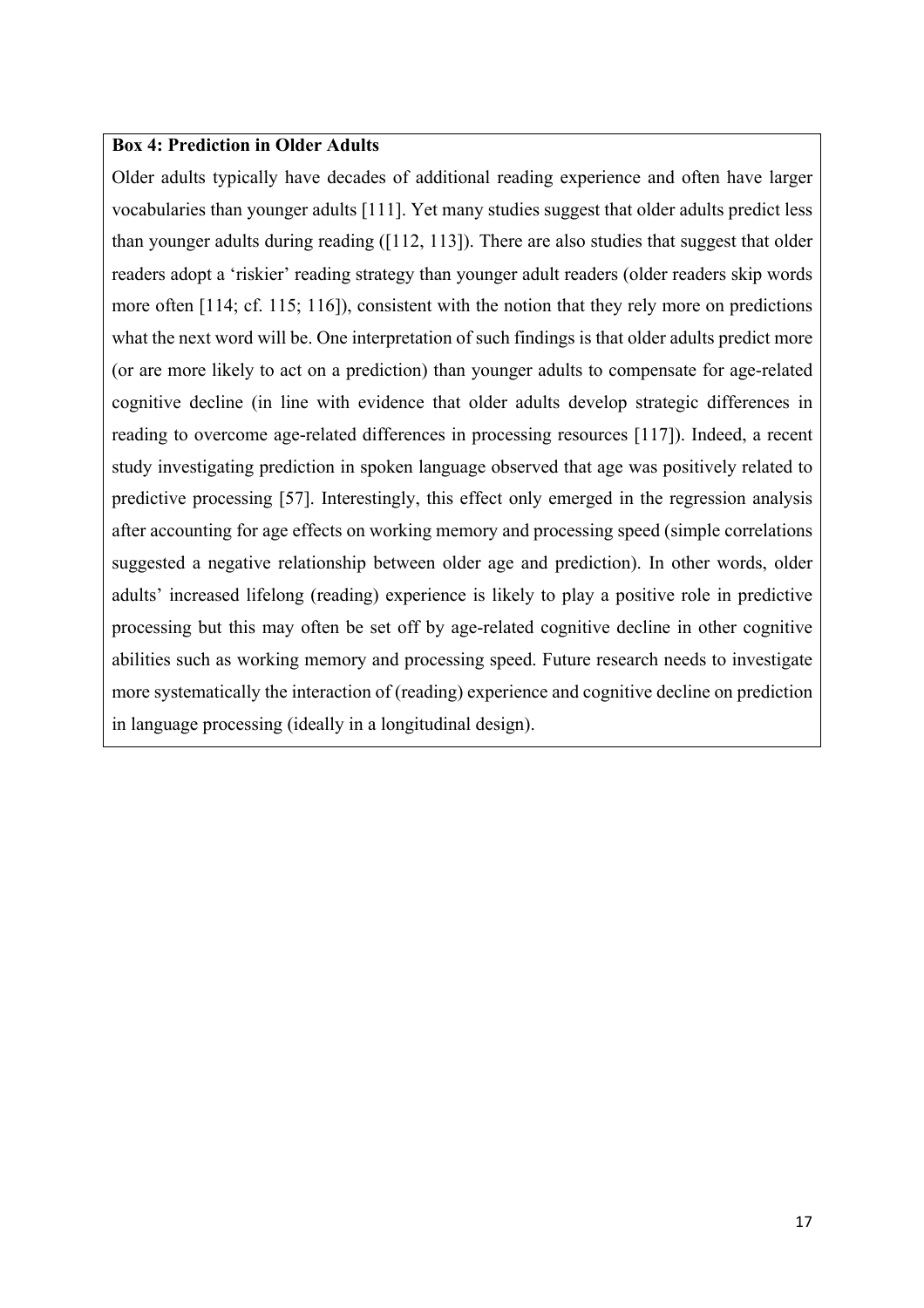

#### **Figure 1, Key Figure: Properties of the reading environment that affect prediction**

(A) Printed words are extremely form-invariant: Seven of the most used print fonts (Arial, Times, Garamond, Calibri, Bodoni MT, Courier New, Gill Sans MT). In contrast, more than 60% of words in speech corpora deviate from their citation form [118]. Written form is therefore much more predictable than spoken form. This extreme regularity allows readers to set up consistent predictive models as particular written context forms predict particular written target forms. (B) Parallel processing of multiple letters when reading means there is a clear one-step mapping between a 'snapshot' form and its associated representation (e.g., meaning), and thus the process of learning predictive relationships takes place in a regular manner at a specific time. (C) Learning to read leads to increased awareness of the compositional nature of of speech and also makes words more salient as a unit. (D) The sentence "Word separation in written language creates a word bias" represented as a speech wave form and spectrogram and as printed sentence. The speech wave form and spectrogram reveal no clear 'pauses' between words and there are sometimes 'pauses' within the spoken words. Word separation in written language creates a stronger word bias than in continuous speech streams, making prediction during language processing much more viable. In sharp contrast, casual speech to which listeners are exposed in everyday life contains a huge amount of phonological reduction [119]. Casual speech is also full of disfluencies, as well as incomplete utterances and speech errors, which lead to low consistency [119]. Reductions are thus another source of variability that does not occur in written language (e.g., we do not change the printed letter 'e' to a schwa symbol). In fact, the presence of reduced forms in weakly constraining contexts increases the likelihood that word recognition will fail rather than that listeners compensate by trying to predict [120].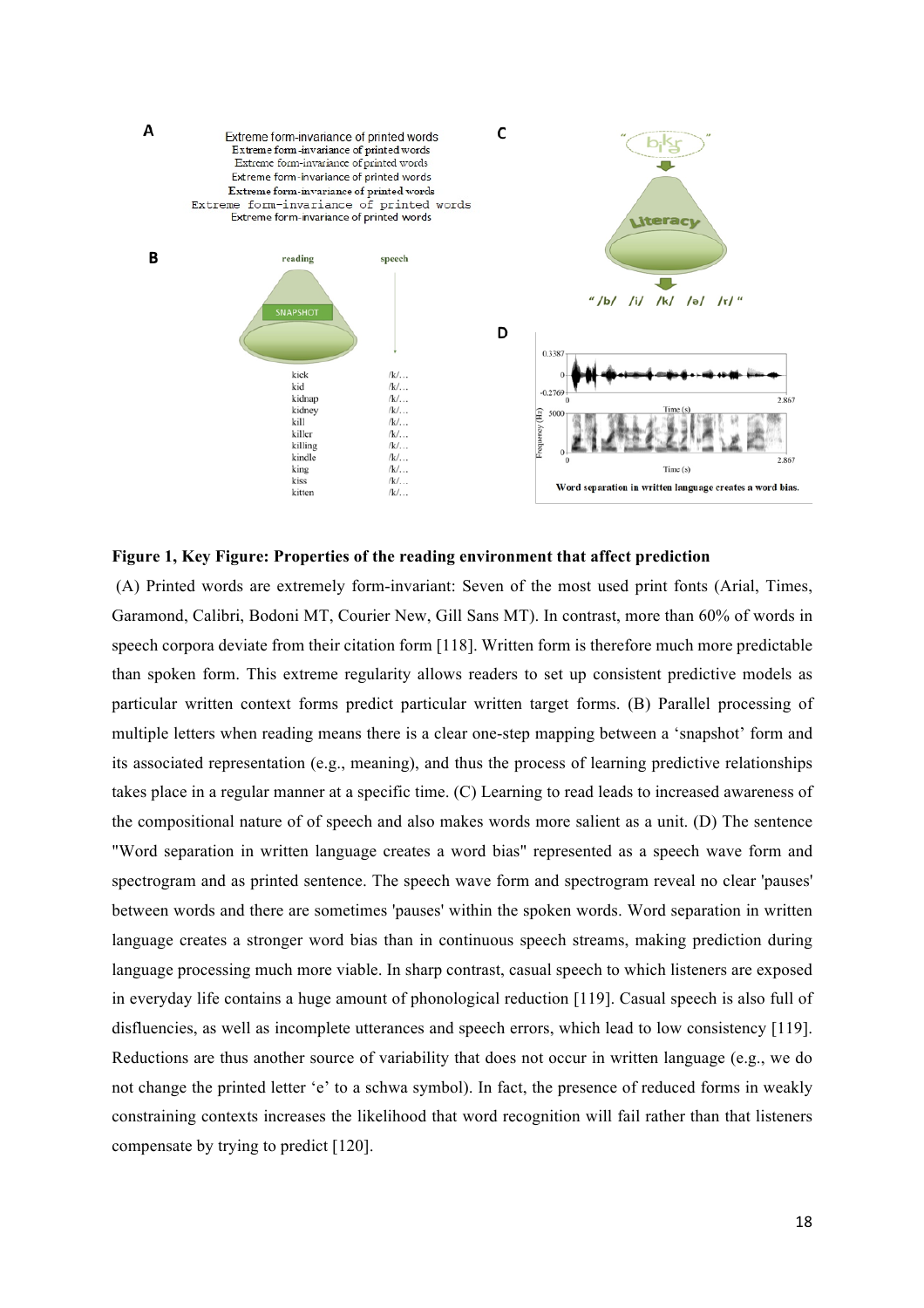# **Outstanding Questions**

- Are listeners particularly good at predictions involving those words that they have encountered during reading (in which case the predictions will be more specific in nature; for instance, learning the printed form "considerable" to predict the meaning CONSIDERABLE might generalize that knowledge to prediction about the spoken form "considerable").
- Is spoken language (comparatively) more geared towards the prediction of relations within a word than the prediction of relations between words?
- Fully justified text has irregular inter-word space. Does reading fully justified text with variable word-spacing impair predictive learning?
- Changing font style improves success of proof-reading. Font style influences distraction when reading under conditions of environmental noise. Does changing fonts (mid-text or between texts) make prediction more challenging because of the reduced regularity of the written symbols that support the precision of prediction?
- Are people worse at predicting handwriting because of its greater variation in symbol forms?
- Social media appear to encourage more variation (e.g., 'sloppy' spelling) than traditional print media. Do increased social media reading habits result in less predictive learning?

# **Acknowledgements**

We would like to thank Michael Cutter, Markus Ostarek, Hugh Rabagliati, and Patrick Sturt for their comments on a previous version of this paper.

## **References**

- 1. Morais, J. (2018) Literacy and democracy. *Lang Cogn Neurosci*, *33*(3), 351-372.
- 2. Crain-Thoreson, C., et al. (2001) Parent-child interaction in three conversational contexts: Variations in style and strategy. In J. Brooks-Gunn & P. Rebello (Eds.), *Sourcebook on emergent literacy* (pp. 23–38). San Francisco: Jossey-Bass.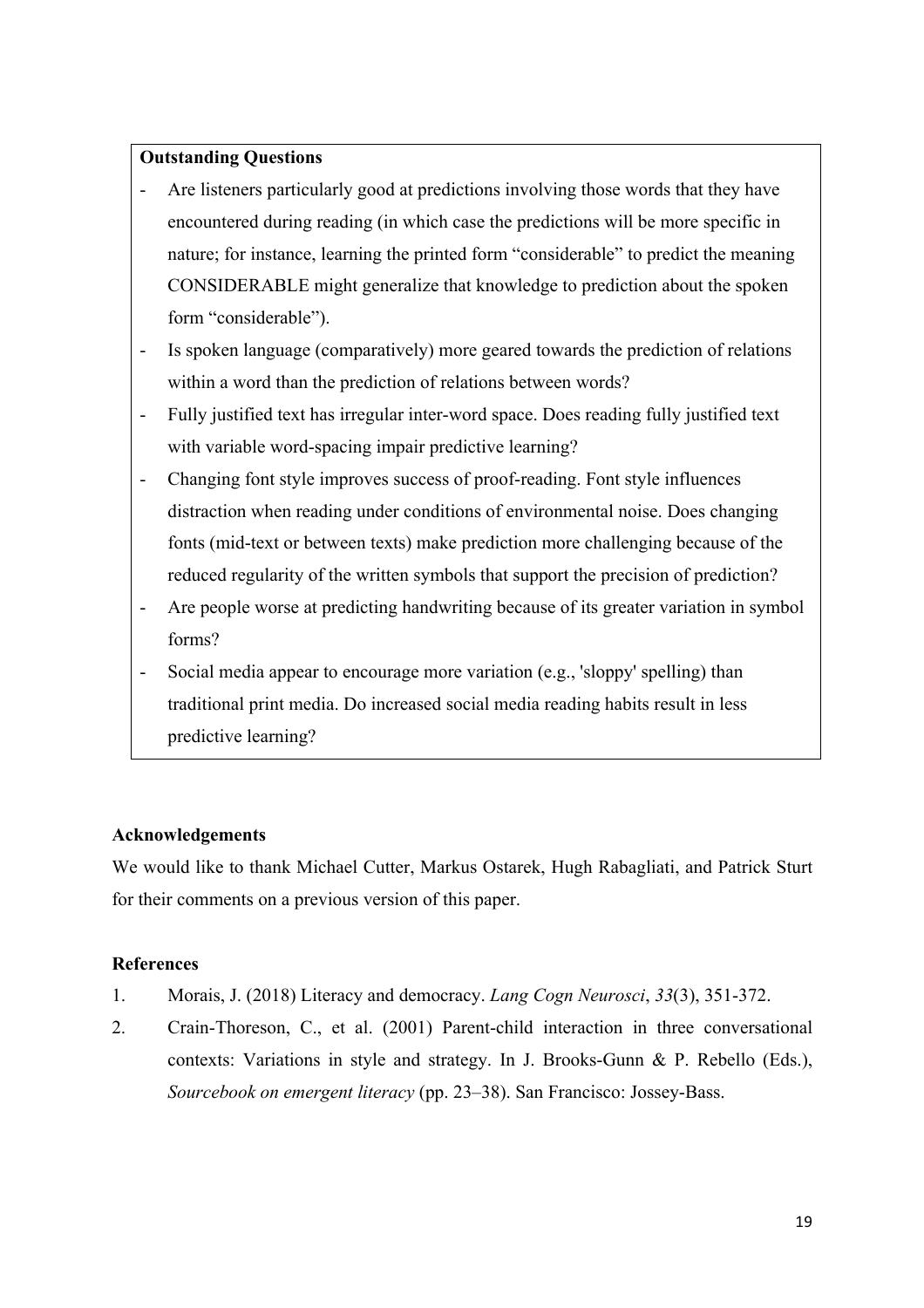- 3. Crain-Thoreson, C., and Dale, P. S. (1992) Do early talkers become early readers? Linguistic precocity, preschool language, and emergent literacy. *Dev Psychol, 28,* 412– 429.
- 4. Demoulin, C. and Kolinsky, R. (2016) Does learning to read shape verbal working memory? *Psychon Bull Rev, 23*, 703-722.
- 5. Olivers, C. N. L. et al. (2014) The influence of literacy on visual search. *Vis Cogn*, *22*(1), 74-101.
- 6. Fernandes, T. et al. (2014) The deficit of letter processing in developmental dyslexia: combining evidence from dyslexics, typical readers and illiterate adults. *Dev Sci*, *17*(1), 125-141.
- 7. Carreiras, M. *et al.* (2009) An anatomical signature for literacy. *Nature*, *461*(7266), 983.
- 8. Dehaene, S. *et al.* (2010) How learning to read changes the cortical networks for vision and language. *Science*, 1194140.
- 9. Skeide, M. A. *et al.* (2017) Learning to read alters cortico-subcortical cross-talk in the visual system of illiterates. *Sci Adv*, *3*(5), e1602612.
- 10. Altmann, G. T., and Kamide, Y. (1999) Incremental interpretation at verbs: Restricting the domain of subsequent reference. *Cognition*, *73*(3), 247-264.
- 11. Mani, N. and Huettig, F. (2012) Prediction during language processing is a piece of cake—But only for skilled producers. *J Exp Psychol Hum Percept Perform*, *38*(4), 843.
- 12. Staub, A. and Clifton Jr, C. (2006) Syntactic prediction in language comprehension: Evidence from either... or. *J. Exp. Psychol. Learn. Mem. Cogn*, *32*(2), 425-436.
- 13. Van Berkum, J. J. *et al.* (2005) Anticipating upcoming words in discourse: evidence from ERPs and reading times. *J. Exp. Psychol. Learn. Mem. Cogn*, *31*(3), 443-467.
- 14. Huettig, F. (2015) Four central questions about prediction in language processing. *Brain Res*, *1626*, 118-135.
- 15. Pickering, M. J. and Gambi, C. (2018) Predicting while comprehending language: A theory and review. *Psychol. Bull, 144*(10), 1002-1044.
- 16. Clark, A. (2013) Whatever next? Predictive brains, situated agents, and the future of cognitive science. *Behav Brain Sci*, *36*(3), 181-204.
- 17. Friston, K. (2010) The free-energy principle: a unified brain theory?. *Nat Rev Neurosci*, *11*(2), 127-138.
- 18. Gibbs, S. (2018) *Speech recognition is tech's next giant leap, says Google: Company says spoken word already essential in developing countries with low literacy rates*.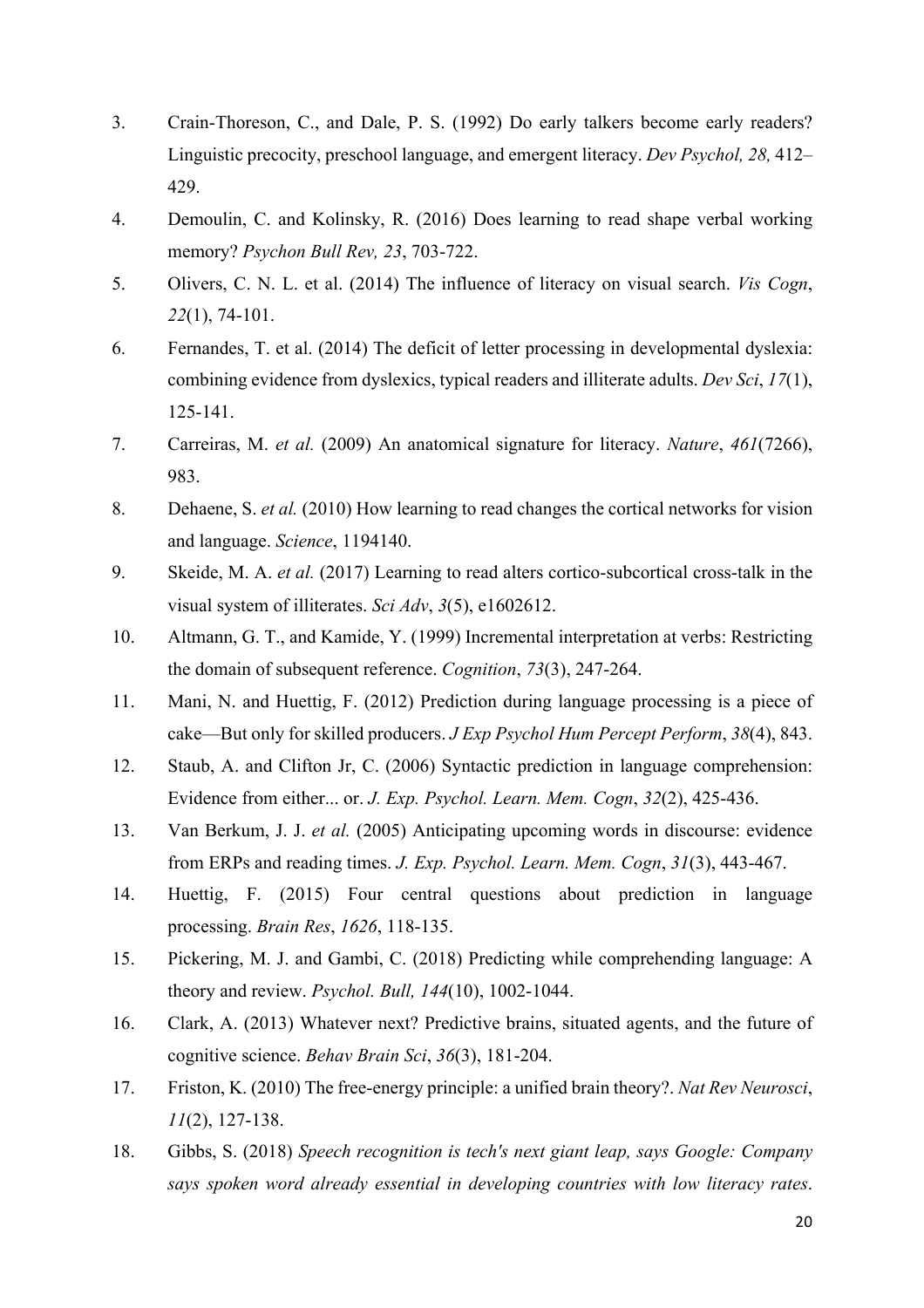Guardian newspaper, 24 September 2018. Retrieved from https://www.theguardian.com/technology/2018/sep/24/speech-recognition-techgoogle

- 19. Mishra, R. K. *et al.* (2012) Spoken language-mediated anticipatory eye movements are modulated by reading ability: Evidence from Indian low and high literates. *J Eye Mov Res, 5(1),* 3, 1–10.
- 20. Mani, N. and Huettig, F. (2014) Word reading skill predicts anticipation of upcoming spoken language input: A study of children developing proficiency in reading. *J Exp Child Psychol, 126*, 264–279.
- 21. James, A. (2014) Reading experience predicts eye movements during online auditory comprehension. Master thesis, University of Illinois at Urbana-Champaign. Retrieved from

https://www.ideals.illinois.edu/bitstream/handle/2142/50596/Ariel\_James.pdf?sequen  $ce=1$ 

- 22. Ng, S. *et al*. (2018) How struggling adult readers use contextual information when comprehending speech: Evidence from event-related potentials. *Int J Psychophysiol*, *125*, 1-9.
- 23. Mani, N. *et al*. (2016) "Pro-active" in many ways: Developmental evidence for a dynamic pluralistic approach to prediction. *Q J Exp Psychol*, 69(11), 2189-2201.
- 24. Gambi, C. *et al*. (2018) The development of linguistic prediction: Predictions of sound and meaning in 2-to-5 year olds. *J Exp Child Psychol, 173*, 351-370.
- 25. Shipstead, Z. *et al*. (2012) Is working memory training effective? *Psychol Bull, 138*(4), 628-654.
- 26. Conway, A. R. A. and Getz, S. J. (2010) Cognitive ability: does working memory training enhance intelligence? *Curr. Biol, 20*(8), R362–R364.
- 27. Jaeggi, S. M. *et al*. (2008) Improving fluid intelligence with training on working memory. *Proc Natl Acad Sci U S A, 105*(19), 6829–6833.
- 28. Buschkuehl, M. *et al*. (2008) Impact of working memory training on memory performance in old-old adults. *Psychol Aging, 23*, 743–753.
- 29. Karbach, J. et al. (2015) Adaptive working-memory training benefits reading, but not mathematics in middle childhood. *Child Neuropsychol*, *21*(3), 285-301.
- 30. Novick, J. M. et al. (2014) Clearing the garden-path: Improving sentence processing through cognitive control training. *Lang Cogn Neurosci*, *29*(2), 186-217.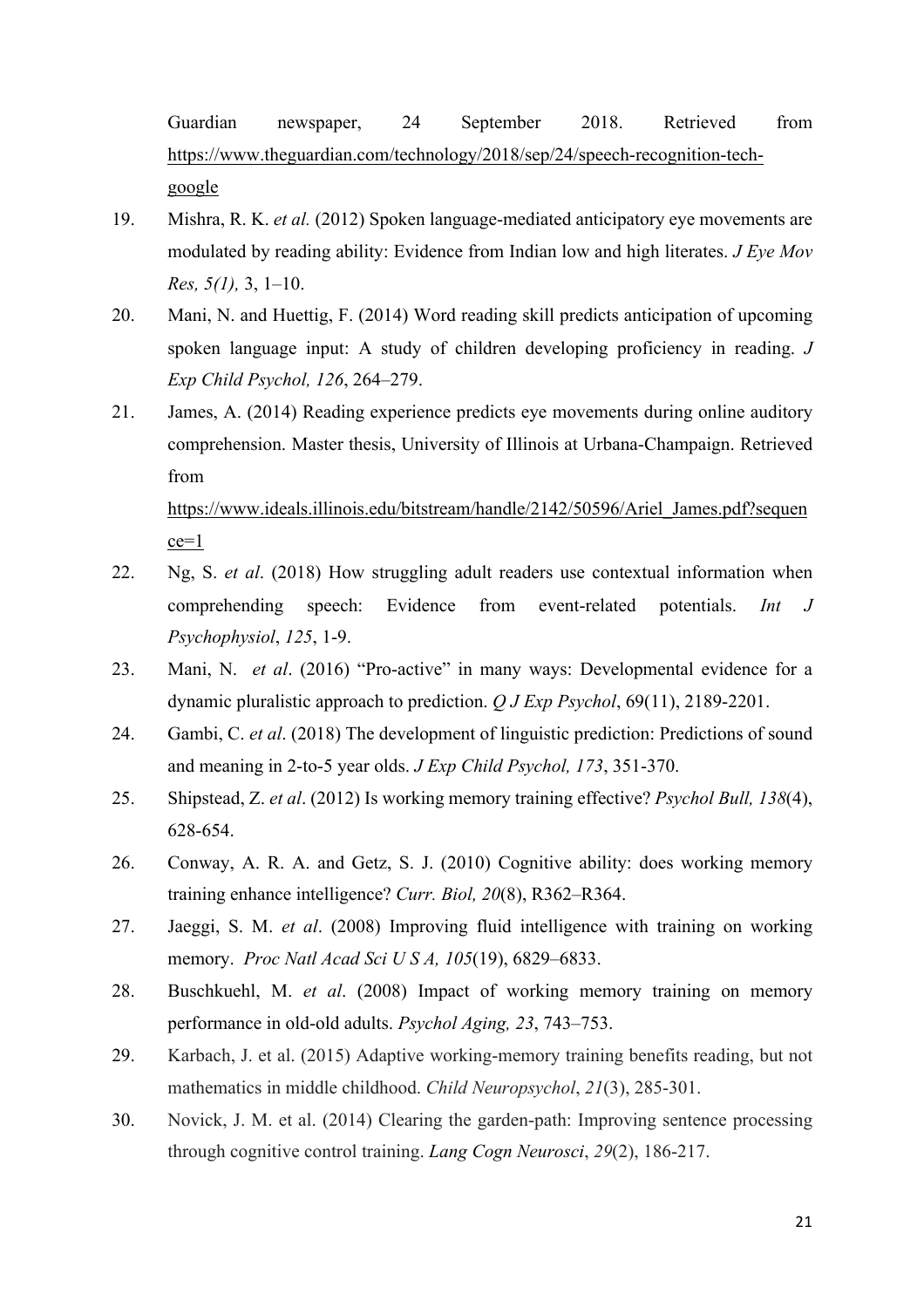- 31. Payne, B. R. and Stine-Morrow, E. A. (2017) The effects of home-based cognitive training on verbal working memory and language comprehension in older adulthood. *Front Aging Neurosci*, *9*, 256.
- 32. Bar, M. (2007) The proactive brain: using analogies and associations to generate predictions. *Trends Cogn Sci*, *11*(7), 280-289.
- 33. Chang, F. *et al*. (2006) Becoming syntactic. *Psychol Rev*, *113*(2), 234-272.
- 34. Chang, F. *et al*. (2012) Language adaptation and learning: Getting explicit about implicit learning. *Lang Linguist Compass*, *6*(5), 259-278.
- 35. Seidenberg, M. S. and McClelland, J. L. (1989) A distributed, developmental model of word recognition and naming. *Psychol Rev*, *96*(4), 523.
- 36. Braze, D. *et al*. (2007) Speaking up for vocabulary: Reading skill differences in young adults. *J. Learn. Disabil.*, *40*(3), 226-243.
- 37. Cleland, A. A. and Pickering, M. J. (2006) Do writing and speaking employ the same syntactic representations? *J Mem Lang*, *54*(2), 185-198.
- 38. Ziegler, J. C. and Ferrand, L. (1998) Orthography shapes the perception of speech: The consistency effect in auditory word recognition. *Psychon Bull Rev*, *5*(4), 683-689.
- 39. Phythian-Sence, C., and Wagner, R. K. (2007) Vocabulary acquisition: A primer. *Vocabulary acquisition: Implications for reading comprehension*, 1-14. Guildford Press New York.
- 40. Cunningham A. E. and Stanovich, K. E. (1998) What reading does for the mind. *American Educator,* 22(1–2), 8–15.
- 41. Biemiller, A. and Boote, C. (2006) An effective method for building meaning vocabulary in primary grades. *J Educ Psychol*, *98*, 44–62.
- 42. Beck, I. L. and McKeown, M. G. (2007) Increasing young low-income children's oral vocabulary repertoires through rich and focused instruction. *Elem Sch J*, *107*(3), 251- 271.
- 43. McKeown, M. G. (1985) The acquisition of word meaning from context by children of high and low ability. *Read Res Q, 20*(4), 482–496.
- 44. Anderson, R. C. et al. (1988) Growth in reading and how children spend their time outside of school. *Read Res Q*, 285-303.
- 45. Cain, K., & Oakhill, J. (2011). Matthew effects in young readers: Reading comprehension and reading experience aid vocabulary development. *J Learn Disabil*, *44*(5), 431-443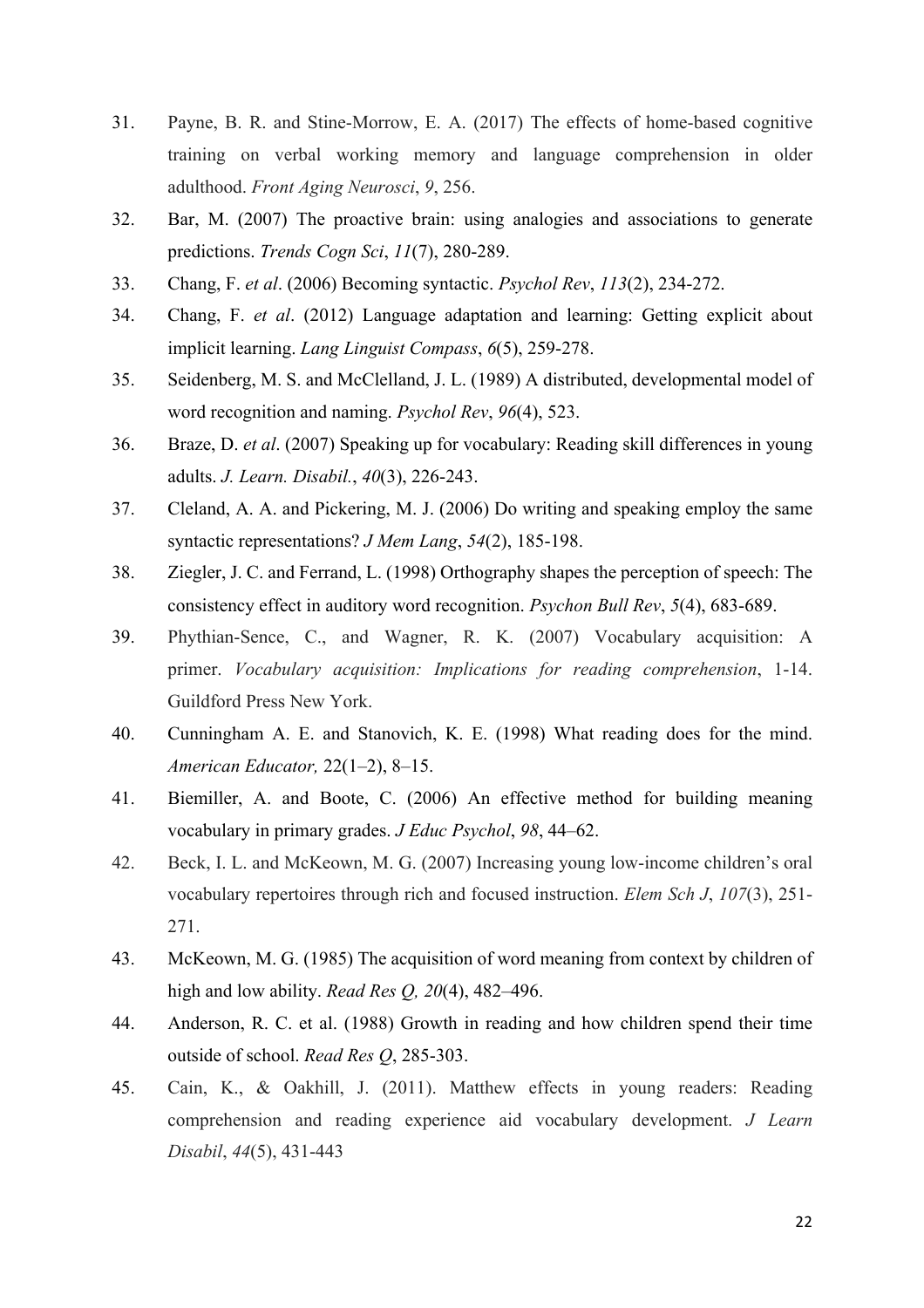- 46. Harm, M. W. and Seidenberg, M. S. (1999). Phonology, reading acquisition, and dyslexia: insights from connectionist models. *Psychol Rev*, *106*(3), 491-528.
- 47. Seidenberg, M. S. (2005). Connectionist models of word reading. *Curr Dir Psychol Sci*, *14*(5), 238-242.
- 48. Andrews, S. (2008). Lexical expertise and reading skill. In B. H. Ross (Ed.), *The psychology of learning and motivation: Advances in research and theory* (Vol. 49, pp. 247–281). San Diego, CA: Elsevier.
- 49. Perfetti, C. A. (2007). Reading ability: Lexical quality to comprehension. *Scientific Studies of Reading, 11,* 357–383.
- 50. Borovsky, A. et al. (2012) Knowing a lot for one's age: Vocabulary skill and not age is associated with anticipatory incremental sentence interpretation in children and adults. *J Exp Child Psychol*, *112*(4), 417-436.
- 51. Nation, K. et al. (2003) Investigating individual differences in children's real-time sentence comprehension using language-mediated eye movements. *J Exp Child Psychol*, *86*(4), 314-329.
- 52. Hintz, F. et al. (2017) Predictors of verb-mediated anticipatory eye movements in the visual world. *J. Exp. Psychol. Learn. Mem. Cogn*, *43*(9), 1352-1374.
- 53. Rommers, J. et al. (2015) Verbal and nonverbal predictors of language-mediated anticipatory eye movements. *Atten Percept Psycho*, *77*(3), 720-730.
- 54. Smalle et al. (2019) Literacy improves short-term serial recall of spoken verbal but not visuospatial items - Evidence from illiterate and literate adults. *Cognition, 185*, 144- 150.
- 55. Cowan, N. (2008) What are the differences between long-term, short-term, and working memory?. *Progress in Brain Research*, *169*, 323-338.
- 56. MacDonald, M. C. and Christiansen, M. H. (2002) Reassessing working memory: comment on Just and Carpenter (1992) and Waters and Caplan (1996). *Psychol Rev, 109*(1), 35-54.
- 57. Huettig, F. and Janse, E. (2016) Individual differences in working memory and processing speed predict anticipatory spoken language processing in the visual world. *Lang Cogn Neurosci*, *31*(1), 80-93.
- 58. Nicolson, R. (1981) The relationship between memory span and processing speed. In *Intelligence and learning* (pp. 179-183). Springer, Boston, MA.
- 59. Bogaerts, L. et al. (2015) Linking memory and language: Evidence for a serial-order learning impairment in dyslexia. *Res Dev Disabil*, *43*, 106-122.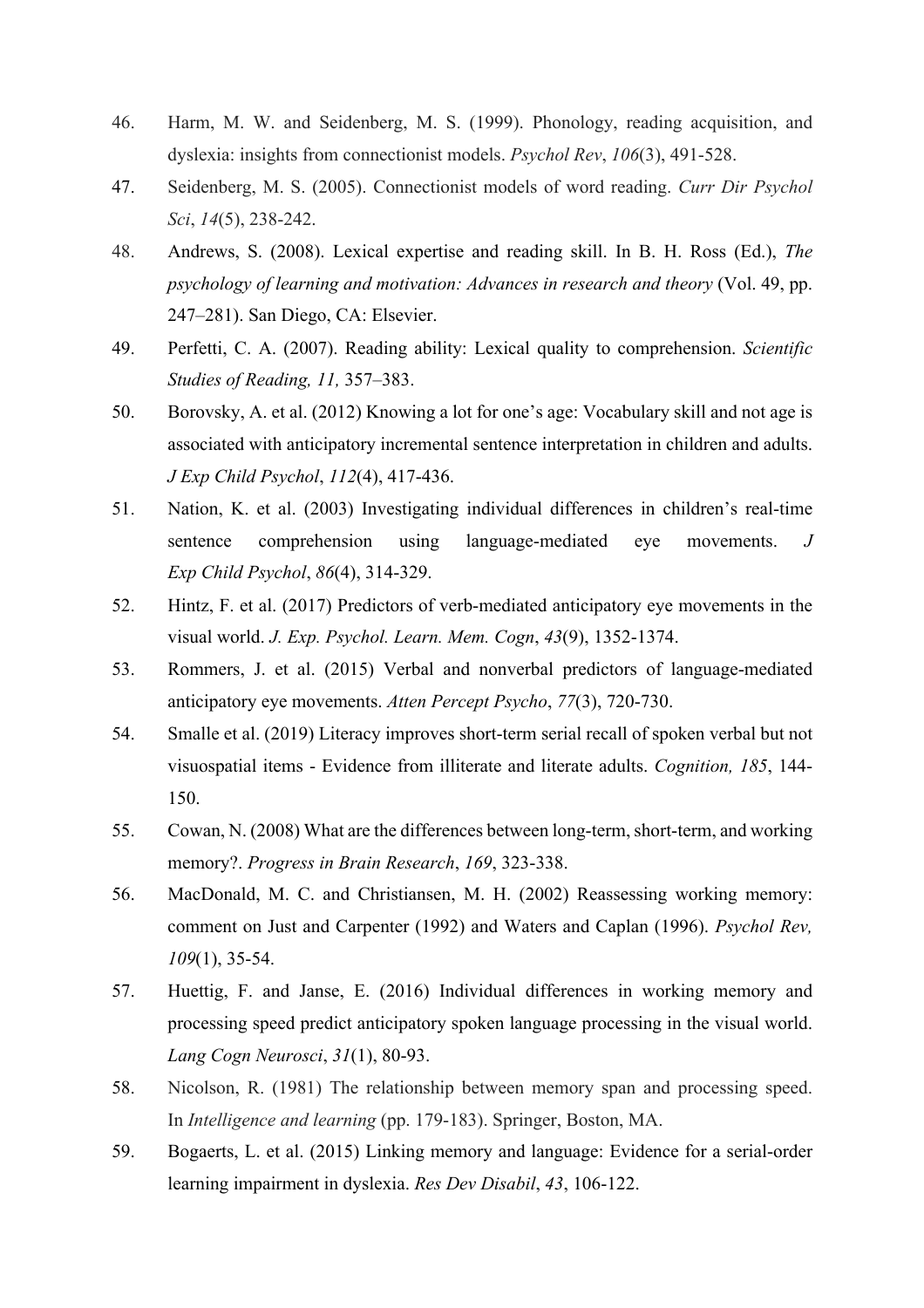- 60. Jeffries, S., and Everatt, J. (2004) Working memory: Its role in dyslexia and other specific learning difficulties. *Dyslexia*, *10*(3), 196-214.
- 61. Smith-Spark, J. H. and Fisk, J. E. (2007) Working memory functioning in developmental dyslexia. *Memory*, *15*(1), 34-56.
- 62. Huettig, F. *et al*. (2018) Distinguishing cause from effect Many deficits associated with developmental dyslexia may be a consequence of reduced and suboptimal reading experience. *Lang Cogn Neurosci, 33*(3),333-350.
- 63. Silva, C. et al. (2012) Literacy: Exploring working memory systems. *J Clin Exp Neuropsych*, *34*(4), 369-377.
- 64. Dupoux, E., and Mehler, J. (1990) Monitoring the lexicon with normal and compressed speech: Frequency effects and the prelexical code. *J Mem Lang*, *29*(3), 316-335.
- 65. Ziefle, M. (1998) Effects of display resolution on visual performance. *Hum Factors*, *40*(4), 554-568.
- 66. Rayner, K. *et al.* (2016) So much to read, so little time: How do we read, and can speed reading help?. *Psychol Sci Public Interest*, *17*(1), 4-34.
- 67. Ng, S. *et al.* (2017) Use of Contextual Information and Prediction by Struggling Adult Readers: Evidence From Reading Times and Event-Related Potentials. *Scientific Studies of Reading*, *21*(5), 359-375.
- 68. Payne, B. R. and Federmeier, K. D. (2017) Pace yourself: Intraindividual variability in context use revealed by self-paced event-related brain potentials. *J Cogn Neurosci*, *29*(5), 837-854.
- 69. Reichle, E. D. *et al*. (2003) The EZ Reader model of eye-movement control in reading: Comparisons to other models. *Behav. Brain Sci*., *26*(4), 445-476.
- 70. Rayner, K. (1998) Eye movements in reading and information processing: 20 years of research. *Psychol Bull*, *124*(3), 372-422.
- 71. Reichle, E. D. and Laurent, P. A. (2006) Using reinforcement learning to understand the emergence of "intelligent" eye-movement control during reading. *Psychol Rev, 113,* 390–408.
- 72. Liu, Y. and Reichle, E. (2010) The emergence of adaptive eye movements in reading. In *Proceedings of the Annual Meeting of the Cognitive Science Society* (Vol. 32, No. 32).
- 73. Marslen-Wilson, W. D. (1987) Functional parallelism in spoken wordrecognition. *Cognition*, *25*(1), 71-102.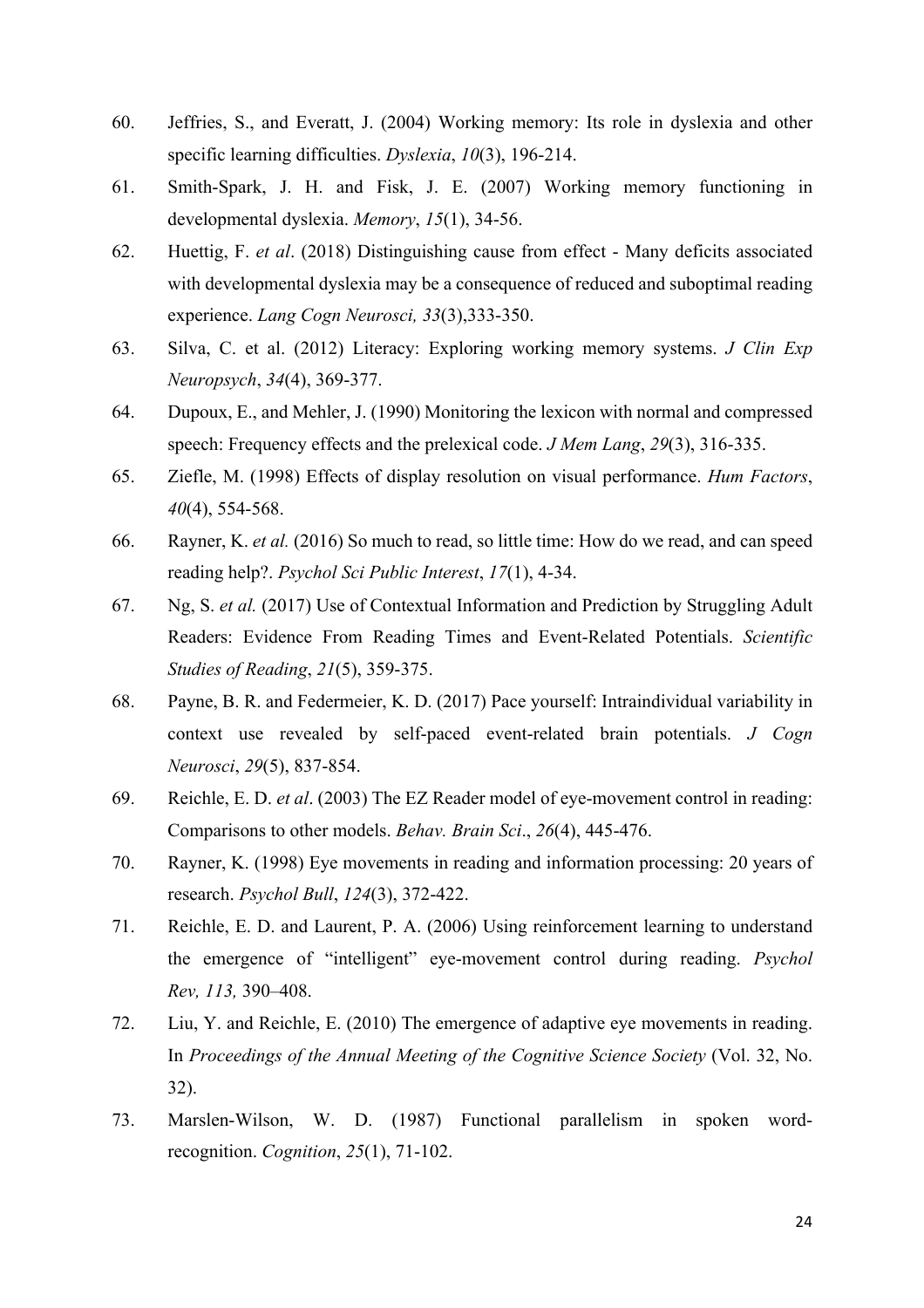- 74. Marslen-Wilson, W. and Zwitserlood, P. (1989) Accessing spoken words: The importance of word onsets. *J Exp Psychol Hum Percept Perform*, *15*(3), 576-586.
- 75. Bertram, R. and Hyönä, J. (2003) The length of a complex word modifies the role of morphological structure: Evidence from eye movements when reading short and long Finnish compounds. *J Mem Lang, 48*(3), 615–634.
- 76. Dehaene, S. (2009) *Reading in the brain: The new science of how we read*. Penguin.
- 77. Shen, W. and Pollatsek, A. (2017) The processing of Chinese compound words with ambiguous morphemes in sentence context. *Q J Exp Psychol*, 1-10.
- 78. Castles, A. *et al.* (2018). Ending the reading wars: Reading acquisition from novice to expert. *Psychol Sci Public Interest*, *19*(1), 5-51.
- 79. Caravolas, M. and Bruck, M. (1993) The effect of oral and written language input on children′s phonological awareness: A cross-linguistic study. *J Exp Child Psychol, 55*(1), 1–30.
- 80. Morais, J. *et al.* (1979) Does awareness of speech as a sequence of phones arise spontaneously? *Cognition, 7*(4), 323–331.
- 81. Morais, J. *et al.* (1989) Syllabic segmentation and literacy. *Lang Cognitive Proc, 4*(1), 57–67.
- 82. Kolinsky, R. and Morais, J. (2018) The worries of wearing literate glasses. *L'annee psychologique/Topics in Cognitive Psychology, 188*, 324-347.
- 83. Baron, J. (2014) The word-superiority effect: Perceptual learning from reading. *Handbook of Learning and Cognitive Processes*, *6*, 131-166.
- 84. Kolinsky, R et al. (1987) Awareness of words as phonological entities: The role of literacy. *Appl Psycholinguist*, *8*(3), 223-232.
- 85. Ramachandra, V. and Karanth, P. (2007). The role of literacy in the conceptualization of words: data from Kannada-speaking children and non-literate adults. *Read Writ*, *20*(3), 173-199.
- 86. Ehri, L. C. (2014) Orthographic mapping in the acquisition of sight word reading, spelling memory, and vocabulary learning. *Scientific Studies of Reading*, *18*(1), 5-21.
- 87. Kolinsky, R. (2015) How learning to read influences language and cognition. *The Oxford Handbook of Reading*, 377-393.
- 88. Pattamadilok, C. *et al.* (2010). How does learning to read affect speech perception? *J Neurosci, 30*(25), 8435–8444.
- 89. Perre, L. *et al.* (2009). Orthographic effects in spoken language: On-line activation or phonological restructuring? *Brain Res, 1275*, 73–80.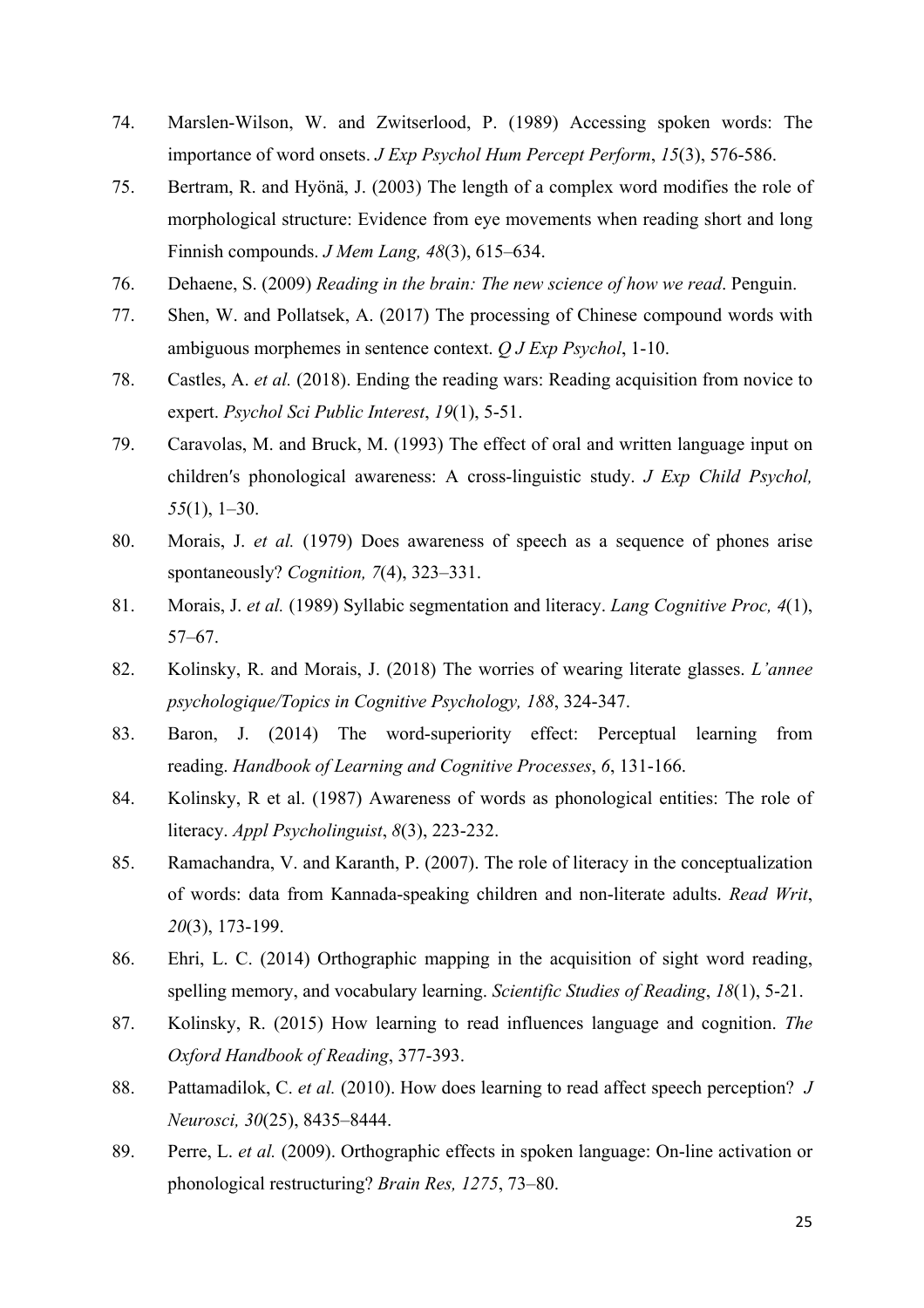- 90. Ziegler, J. C. and Goswami, U. (2005) Reading acquisition, developmental dyslexia, and skilled reading across languages: a psycholinguistic grain size theory. *Psychol Bull*, *131*(1), 3-29.
- 91. Araújo, S. *et al.* (in press) Learning to read facilitates retrieval of phonological representations in rapid automatized naming: Evidence from unschooled illiterate, exilliterate, and schooled literate adults. *Dev Sci.* DOI: 10.1111/desc.12783
- 92. Boerma, I. E. et al. (2017) The role of home literacy environment, mentalizing, expressive verbal ability, and print exposure in third and fourth graders' reading comprehension. *Scientific Studies of Reading*, *21*(3), 179-193.
- 93. Mol, S. E.,and Bus, A. G. (2011) To read or not to read: a meta-analysis of print exposure from infancy to early adulthood. *Psychol Bull*, *137*(2), 267-296.
- 94. Stanovich, K. E. and West, R. F. (1989) Exposure to print and orthographic processing. *Read Res Q*, 402-433.
- 95. Huettig, F. and Brouwer, S. (2015). Delayed anticipatory spoken language processing in adults with dyslexia – Evidence from eye-tracking*. Dyslexia, 21(2),* 97–122.
- 96. Rayner, K. *et al*. (1983) Latency of sequential eye movements: implications for reading. *J Exp Psychol Hum Percept Perform*, *9*(6), 912-922.
- 97. Reichle, E. D. *et al*. (1998) Toward a model of eye movement control in reading. *Psychol Rev*, *105*(1), 125-157.
- 98. Engbert, R. *et al*. (2005) SWIFT: a dynamical model of saccade generation during reading. *Psychol Rev*, *112*(4), 777-813.
- 99. White, S. J. (2008) Eye movement control during reading: Effects of word frequency and orthographic familiarity. *J Exp Psychol Hum Percept Perform*, *34*(1), 205-223.
- 100. Schotter, E.R. (2018) Reading ahead by hedging our bets on seeing the future: Eye tracking and electrophysiology evidence for parafoveal lexical processing and saccadic control by partial word recognition. *Psychology of Learning and Motivation, 68,* 263- 298.
- 101. Reingold, E. M. et al. (2012) Direct lexical control of eye movements in reading: Evidence from a survival analysis of fixation durations. *Cogn Psychol, 65,* 177–206.
- 102. Cutter, M. G., Drieghe, D., & Liversedge, S. P. (2018) Reading sentences of uniform word length–II: Very rapid adaptation of the preferred saccade length. *Psychonomic Bulletin & Review*, *25*, 1435-1440.
- 103. Dikker, S. *et al.* (2010). Early occipital sensitivity to syntactic category is based on form typicality. *Psychol Sci*, *21*(5), 629-634.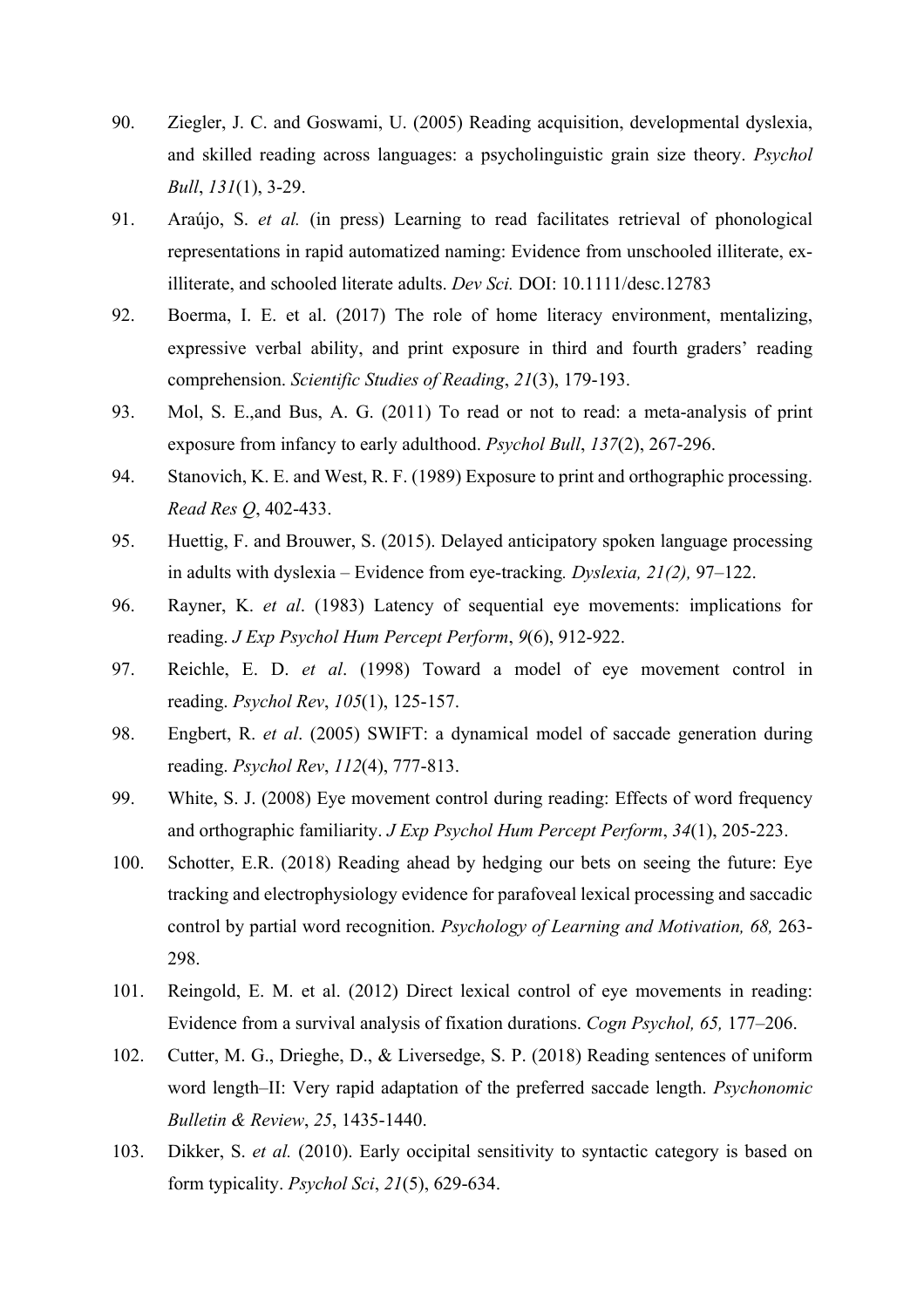- 104. Müller, R. W. (1964) *Rhetorische and syntaktische Interpunktion: Untersuchungen zur Pausenbezeichnung im antiken Latein.* Inaugural dissertation, Tübingen.
- 105. Saenger, P. (1991) The separation of words and the physiology of reading. In *Literacy and Orality*, Olson, D. R., Torrance, N. (Eds). Cambridge: Cambridge University Press.
- 106. Sokolov, A. N. (1972) Inner speech and thought. New York: Plenum.
- 107. Levin, H. and Addis, A. B. (1979) *The eye-voice span*. Cambridge, Mass.: MIT Press.
- 108. Fisher, D. F. (1976) Spatial factors in reading research: The case for space. In *Eye movement and psychological process*, Monty, R. A. & Senders, J. W. (Eds.), Hillsdale, N. J.: Erlbaum.
- 109. Winskel, H. *et al.* (2009) Eye movements when reading spaced and unspaced Thai and English: A comparison of Thai–English bilinguals and English monolinguals. *J Mem Lang*, *61*(3), 339-351.
- 110. Bai, X. et al. (2008) Reading spaced and unspaced Chinese text: Evidence from eye movements. *J Exp Psychol Hum Percept Perform*, *34*(5), 1277.
- 111. Verhaeghen, P. (2003) Aging and Vocabulary Scores: A Meta-Analysis. *Psychol Aging*, *18*(2), 332-339.
- 112. Federmeier, K. D. et al. (2010) Age-related and individual differences in the use of prediction during language comprehension. *Brain Lang*, *115*(3), 149-161.
- 113. Wlotko, E. W. et al. (2012) To predict or not to predict: age-related differences in the use of sentential context. *Psychol Aging*, *27*(4), 975-988.
- 114. Rayner, K. et al. (2006) The Effect of Word Frequency, Word Predictability, and Font Difficulty on the Eye Movements of Young and Older Readers. *Psychol Aging*, *21*(3), 448-465.
- 115. Kliegl, R. et al. (2004) Length, frequency, and predictability effects of words on eye movements in reading. *Eur J Cogn Psychol*, *16*(1-2), 262-284.
- 116. Laubrock, J. et al. (2006) SWIFT explorations of age differences in eye movements during reading. *Neurosci Biobehav Rev*, *30*(6), 872-884.
- 117. Stine-Morrow, E. A. et al. (2006). Aging and Self-Regulated Language Processing. *Psychol Bull*, *132*(4), 582-606.
- 118. Johnson, K. (2004) Massive reduction in conversational American English. In K. Yoneyama & K. Maekawa (Eds.). *Casual speech: Data and analysis*. Proceedings of the 1st Session of the  $10<sup>th</sup>$  International Symposium, Tokyo, Japan (pp. 29-54).
- 119. Warner, N. (in press). Reduced speech: All is variability. *Wiley Interdiscip Rev Cogn Sci*.